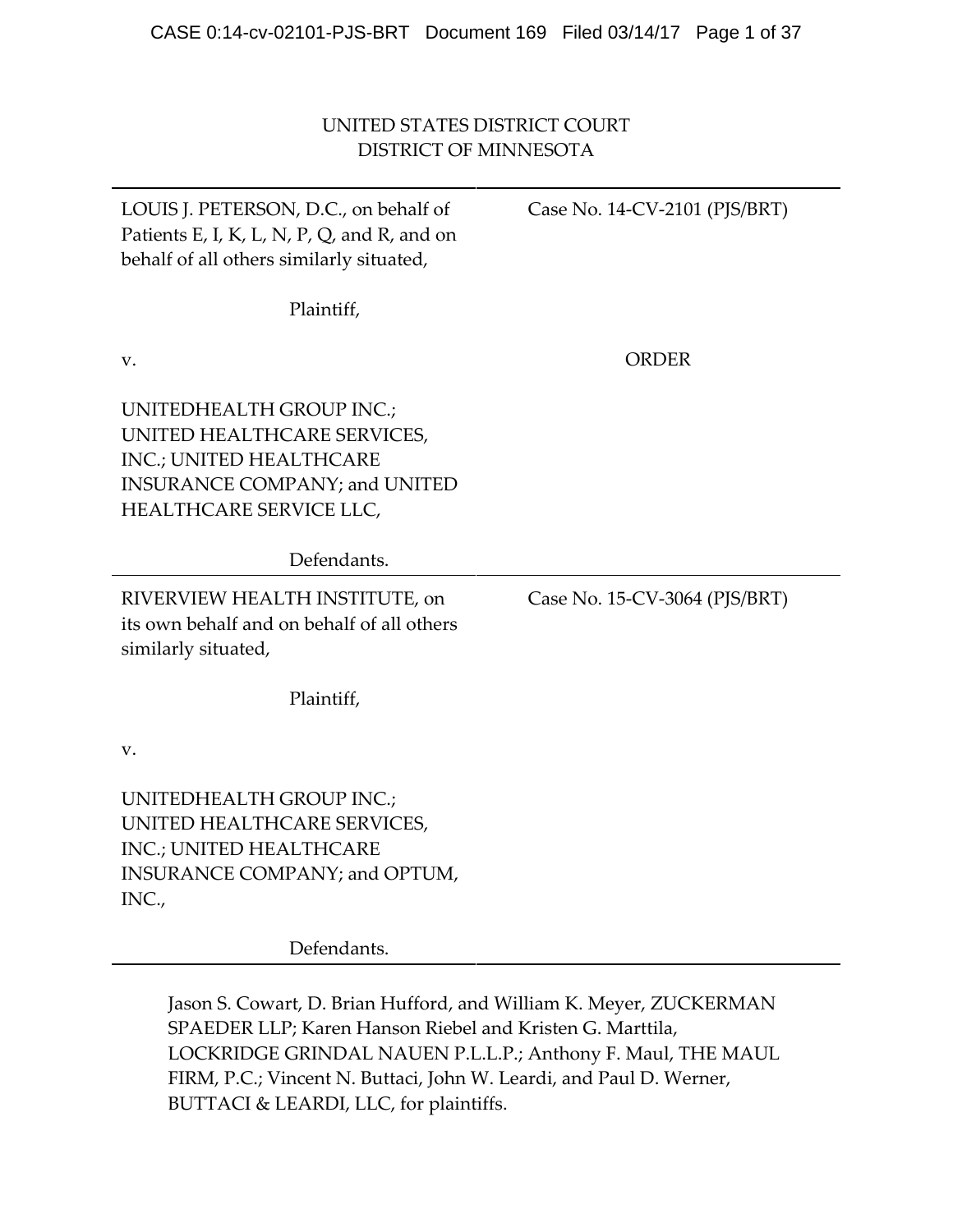Gregory F. Jacob, Brian D. Boyle, Michael J. Walsh, Jr., and Meaghan VerGow, O'MELVENY & MYERS LLP; Timothy E. Branson and Erin P. Davenport, DORSEY & WHITNEY LLP, for defendants.

Two health‐care providers—Dr. Louis Peterson and Riverview Health Institute ("Riverview")—bring these actions on behalf of certain of their patients against UnitedHealth Group Inc. and various of its affiliates (collectively "United"). United acts as the administrator for numerous health plans governed by the Employee Retirement Income Security Act ("ERISA"), 29 U.S.C. 1001 et seq. According to plaintiffs, United has wrongfully failed to pay them and other providers who have treated patients enrolled in United‐administered plans. Instead of paying the providers what they are owed, plaintiffs allege, United withholds some or all of their payments in order to offset overpayments that United claims to have made to the providers in connection with their treatment of different patients enrolled in different plans. Plaintiffs allege that this practice—known as "cross‐plan offsetting"—violates ERISA and the terms of the plans.

This matter is before the Court on the parties' cross-motions for summary judgment on the issue of whether the relevant plans authorize cross-plan offsetting. For the reasons explained below, the Court holds that they do not. But because this order "involves a controlling question of law as to which there is substantial ground for difference of opinion" and because "an immediate appeal from the order may

-2-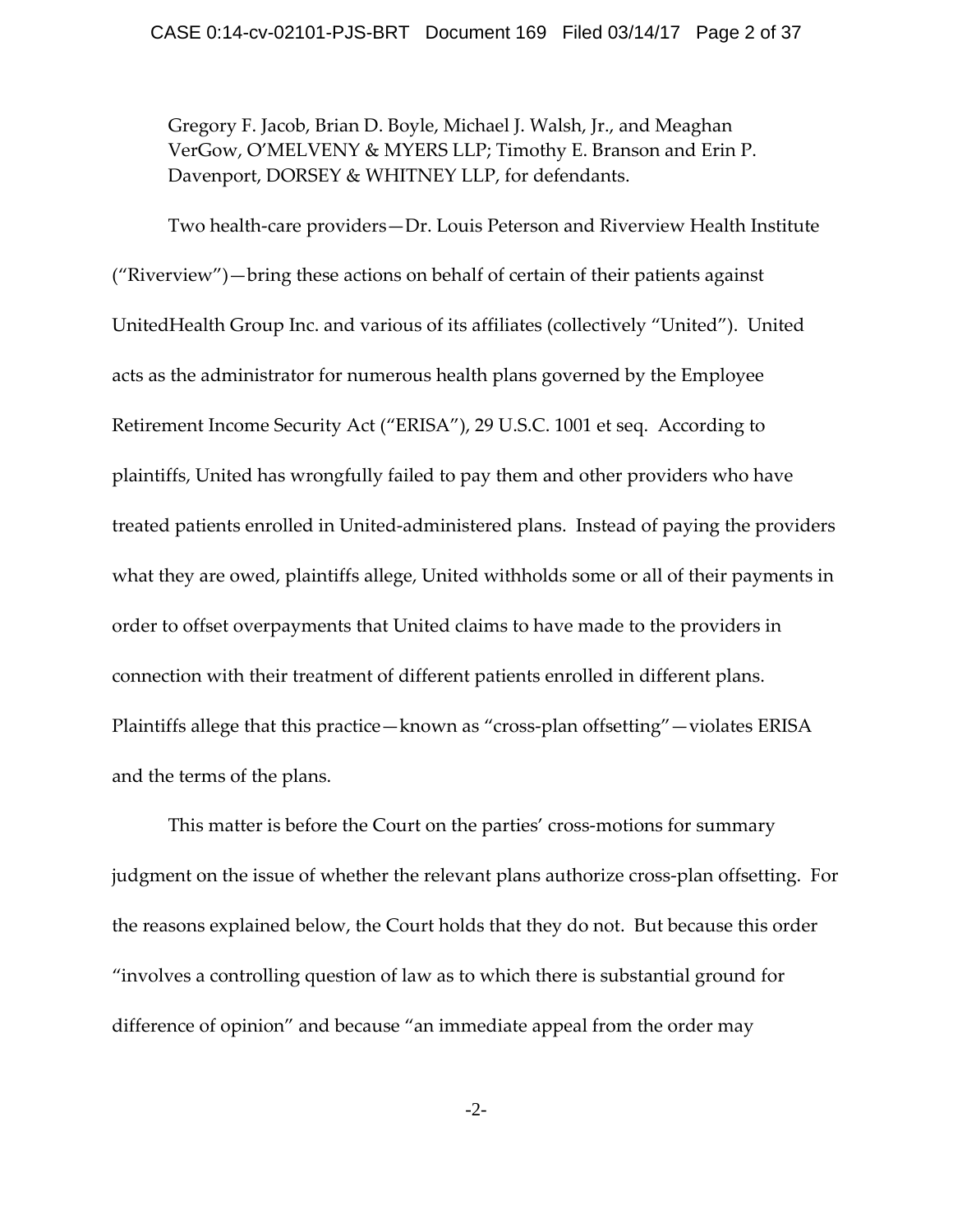materially advance the ultimate termination of the litigation," the Court certifies this order for immediate appeal pursuant to 28 U.S.C. § 1292(b).

### I. BACKGROUND

### *A. Cross‐Plan Offsetting*

United is one of the largest health insurers in the world. It both administers and insures health‐insurance plans. Some of the plans that United administers are fully insured, meaning that United uses its own funds to pay claims. Other plans that United administers are self‐insured, meaning that United uses the funds of the plan sponsor to pay claims. Bishop‐Heroux Dep. 26‐27. United's fully insured business accounts for 22 percent of all claim payments; the remainder come from self-insured plans. Bishop-Heroux Dep. 55‐56.

Administering health‐insurance plans is a complex business, and United inevitably makes mistakes. One type of mistake is to pay a provider more than the provider is owed under the patient's health‐insurance plan. This litigation challenges a particular technique that United uses to recover such overpayments—a technique known as "cross-plan offsetting." The technique takes a little explaining:

Suppose that a patient named Andy is insured under a health plan administered by United. Andy sees Dr. Peterson for treatment of a sore neck. Dr. Peterson submits his bill to United. United pays \$350 to Dr. Peterson. Later, however, United discovers

-3-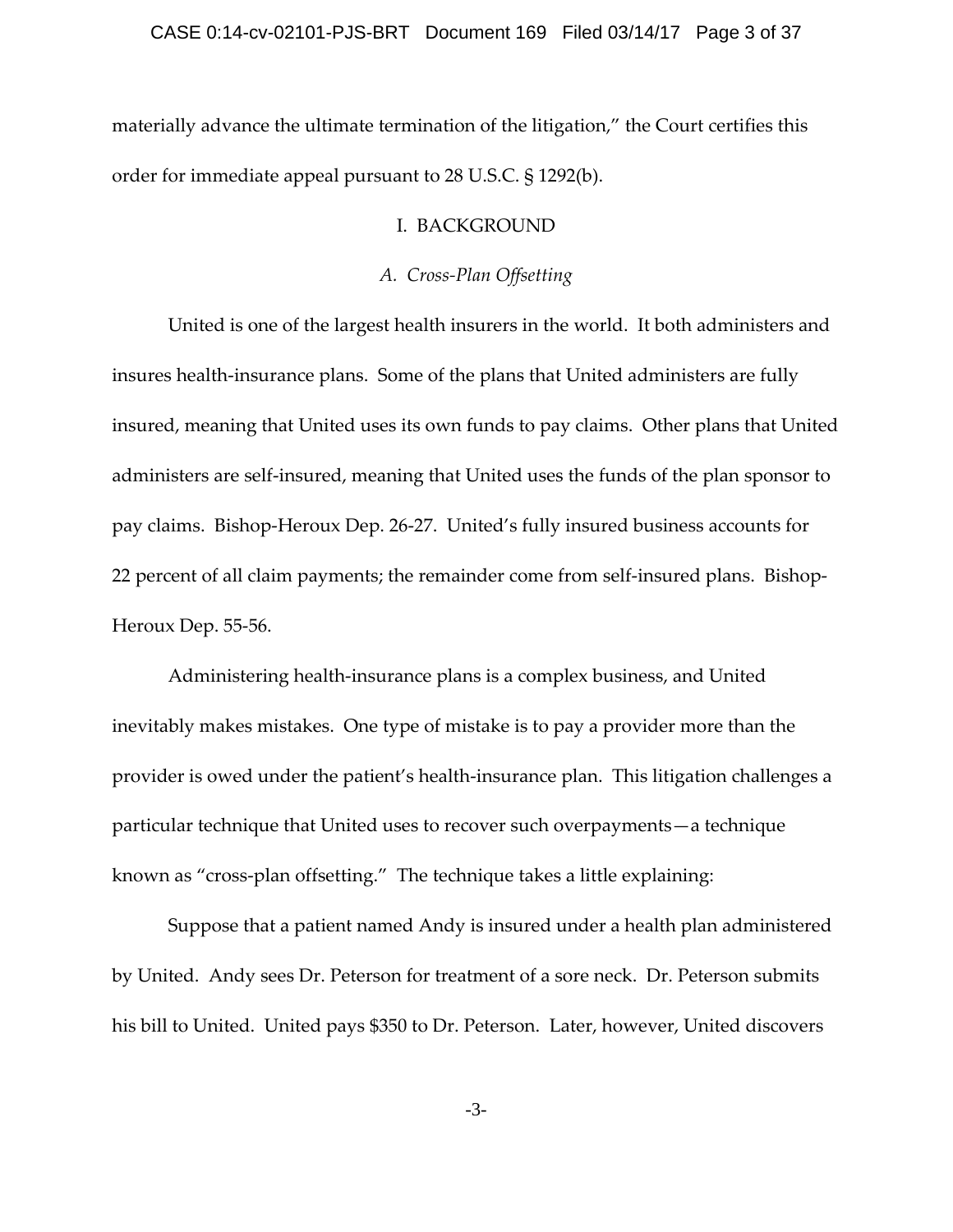#### CASE 0:14-cv-02101-PJS-BRT Document 169 Filed 03/14/17 Page 4 of 37

that it should have paid only \$200 to Dr. Peterson. United contacts Dr. Peterson, brings the overpayment to his attention, and asks him to return \$150.

If Dr. Peterson agrees that he was overpaid and returns the \$150, the problem is solved. But if Dr. Peterson does not agree that he was overpaid and refuses to return the money, United has limited options for getting back its \$150. In theory, United could initiate administrative or legal proceedings against Dr. Peterson. As a practical matter, however, United is unlikely to do so, as United would spend far more than \$150 in pursuing the \$150 overpayment.

Another option might be to engage in *same*‐plan offsetting. Under this approach, United would wait until Andy or anyone else covered by Andy's health plan is treated by Dr. Peterson. When Dr. Peterson submits a bill to United on behalf of that patient, United would deduct \$150 from the payment that it would otherwise make to Dr. Peterson. From United's perspective, however, same-plan offsetting presents a big problem: Dr. Peterson may never again treat Andy or someone who is insured under Andy's plan. Dr. Peterson practices in New York City, a giant metropolitan area. Andy may work for a small company in a distant suburb, and he may be insured under a company‐sponsored plan that covers only Andy and 20 other employees. The chances may be slim that Dr. Peterson will ever again treat someone who is insured under

-4-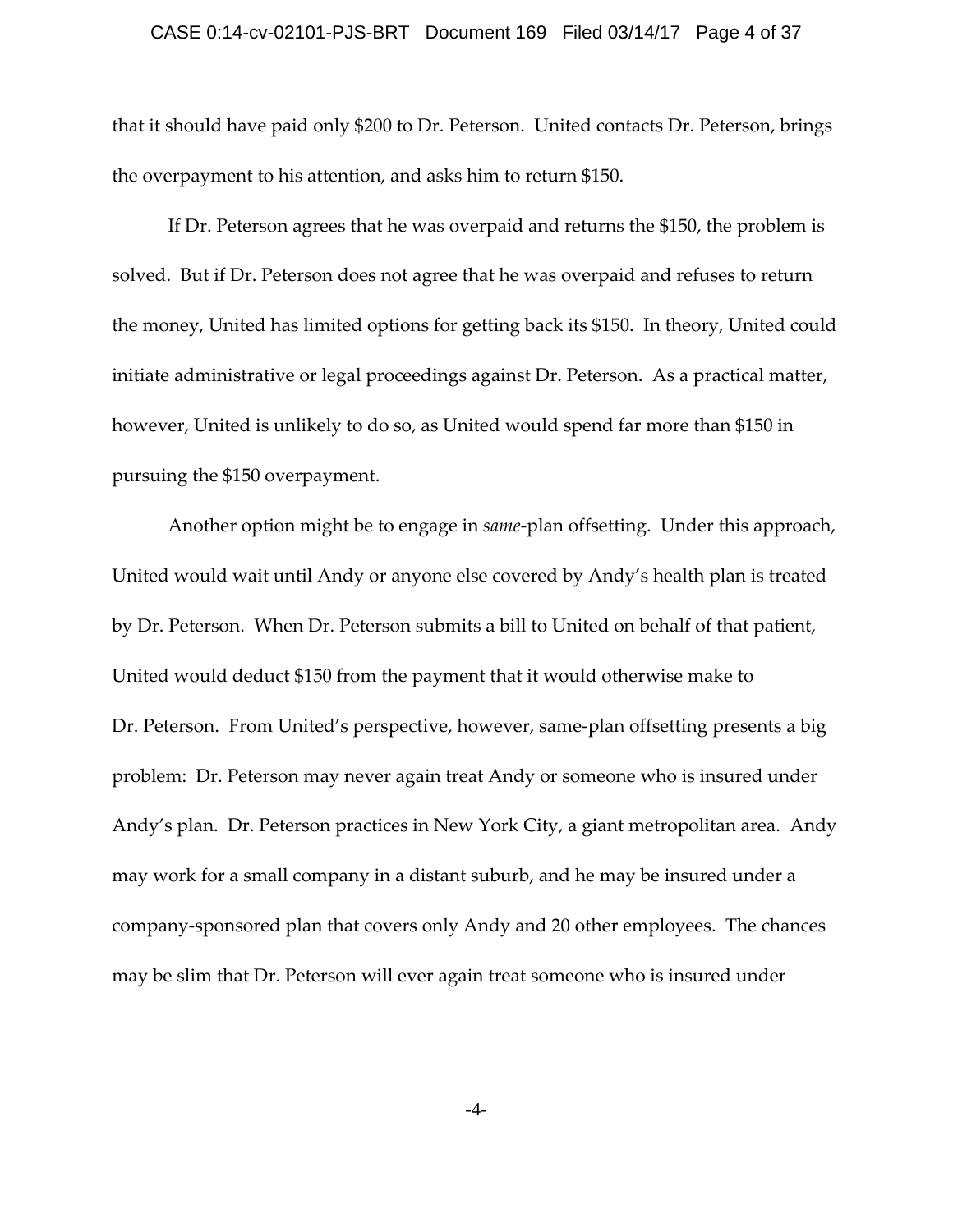#### CASE 0:14-cv-02101-PJS-BRT Document 169 Filed 03/14/17 Page 5 of 37

Andy's plan. And thus, United may never have the opportunity to use same‐plan offsetting to recoup its \$150 overpayment from Dr. Peterson.

To get around this problem, United adopted the practice of *cross*‐plan offsetting. Under this approach, United merely has to wait until *anyone* covered by *any* of the thousands of plans that it administers sees Dr. Peterson. Suppose, for example, that two weeks after treating Andy, Dr. Peterson treats Betsy, who is injured while on vacation in New York City. Suppose further that Betsy is insured under a plan that is administered by United and that covers Betsy and 50 of her co‐employees (all of whom live in San Diego). When Dr. Peterson submits a bill to United on behalf of Betsy, United would deduct \$150 from the payment that Betsy's plan would otherwise make to Dr. Peterson and thereby recoup the overpayment that Andy's plan made to Dr. Peterson in connection with his treatment of Andy. It is this practice of cross-plan offsetting that Dr. Peterson and Riverview challenge in these lawsuits.

In their briefs, the parties refer to the allegedly overpaid claims (such as Dr. Peterson's claim for treating Andy) as the "A claims," and the plans that made these overpayments (such as the plan that covered Andy) as the "A Plans" or "Plan As." The parties refer to the later claims that United purportedly paid through debt cancellation (such as Dr. Peterson's claim for treating Betsy) as the "B claims," and the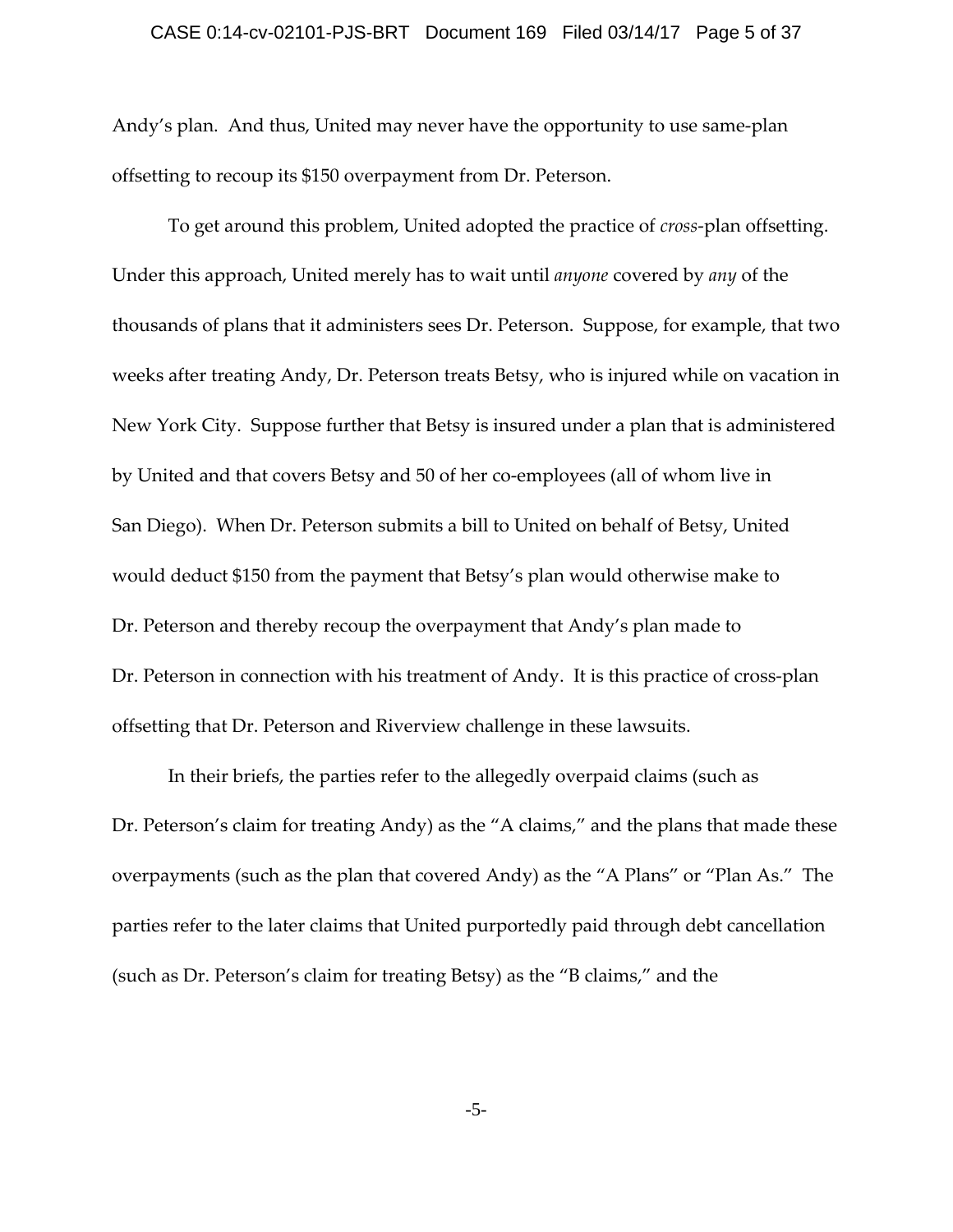corresponding plans (such as the plan that covered Betsy) as the "B Plans" or "Plan Bs." $1$ 

Dr. Peterson and Riverview are both out‐of‐network providers who provided services to an "Andy"—that is, to a patient who was insured under a Plan A administered by United. Both providers submitted claims to United. Both received payment for those claims from the Plan A. Both were later informed by United that they had been paid too much. Both disputed that they had been paid too much, and both refused to return the alleged overpayment. With respect to both, United responded by recouping the disputed overpayment through cross-plan offsetting. In other words, when United learned that Dr. Peterson or Riverview had submitted a subsequent claim regarding a "Betsy"—that is, a different patient who was insured under a different United‐administered plan (a Plan B)—United did not pay for those claims by transferring money to Dr. Peterson or Riverview. Instead, United purported

 $^{\text{1}}$ There appears to be some confusion concerning the total number of plans at issue. Plaintiffs assert that there are 60 Plan As and 59 Plan Bs. *See* ECF No. 142 at 2. Defendants initially asserted that there are 46 Plan Bs, but later indicated that there are 51 Plan Bs. *Compare* ECF No. 124 at 2 *with* ECF No. 150 at 1. So far as the Court can tell from studying the charts set forth in the parties' third stipulation regarding Phase I proceedings [ECF No. 120]—and assuming that minor discrepancies in punctuation and the like do not indicate separate plans—there are 46 Plan Bs. ECF No. 120 Ex. A. (Except where indicated, all ECF citations are to documents in the *Peterson* case. Pincites refer to the internal pagination of such documents.)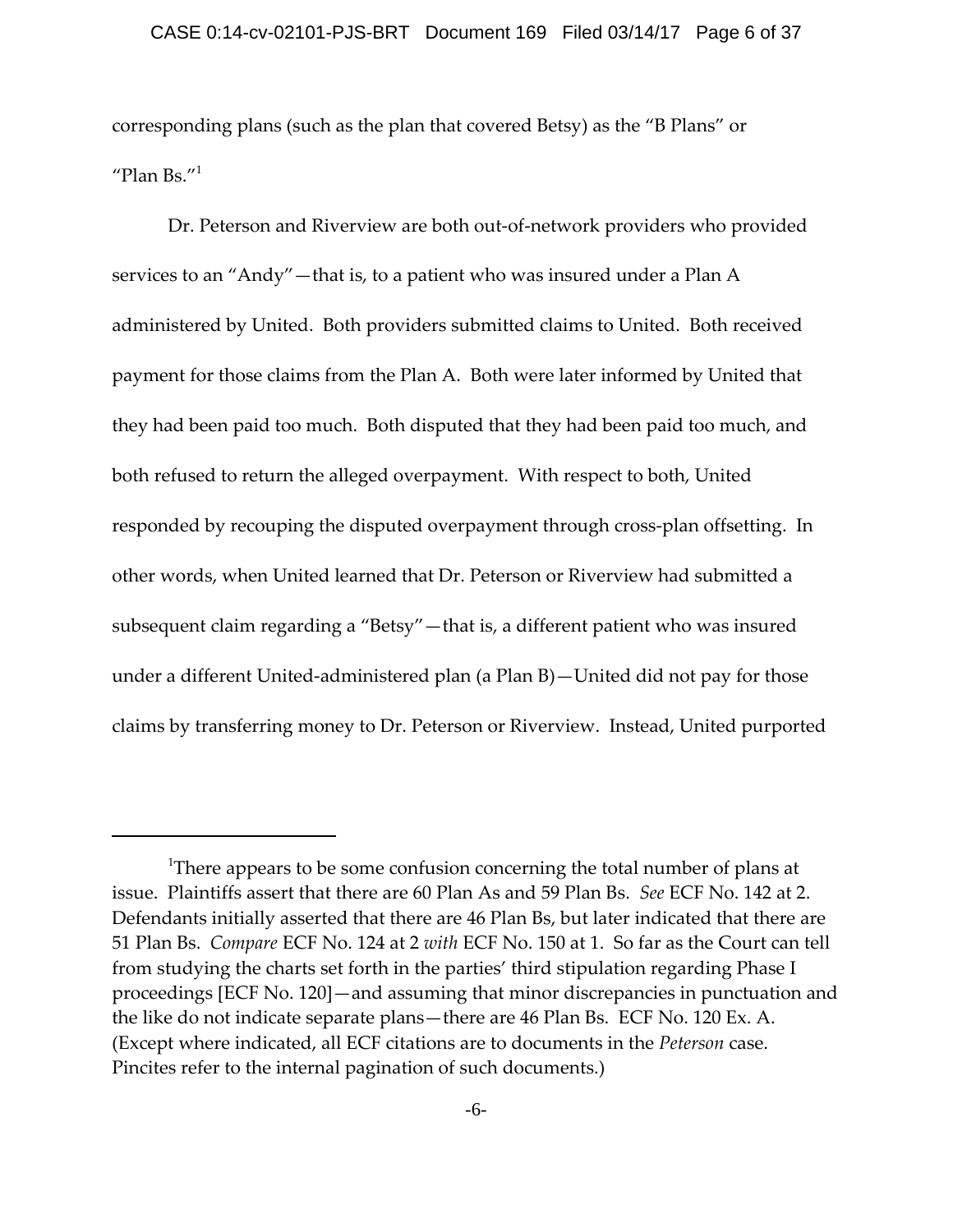to pay for those claims by cancelling debt that Dr. Peterson or Riverview allegedly owed to the Plan A.

Cross-plan offsetting advantages United and disadvantages providers. When United and a provider dispute whether a claim was overpaid, cross-plan offsetting allows United to act as judge, jury, and executioner. United treats the provider as being in debt to Plan A—no matter how strongly the provider denies being in debt to Plan A—and United collects that disputed debt by offsetting money that Plan B owes to the provider. In theory, the provider could initiate administrative or legal proceedings against United to recover the offset. As a practical matter, however, the provider is unlikely to do so, as the provider would spend far more than, say, \$150 in pursuing a \$150 offset. In short, without offsetting, the onus would be on United to initiate proceedings and prove that the provider was overpaid by Plan A. With offsetting, the onus shifts to the provider to initiate proceedings and prove that it was underpaid by Plan B.

As much as providers such as Dr. Peterson and Riverview may dislike offsetting, they do not have standing to bring these actions in their own right. That is because health-insurance plans are contracts between United, on the one hand, and patients or in-network providers, on the other hand. Dr. Peterson and Riverview are out-ofnetwork providers. Moreover, United has fiduciary obligations under ERISA to the

-7-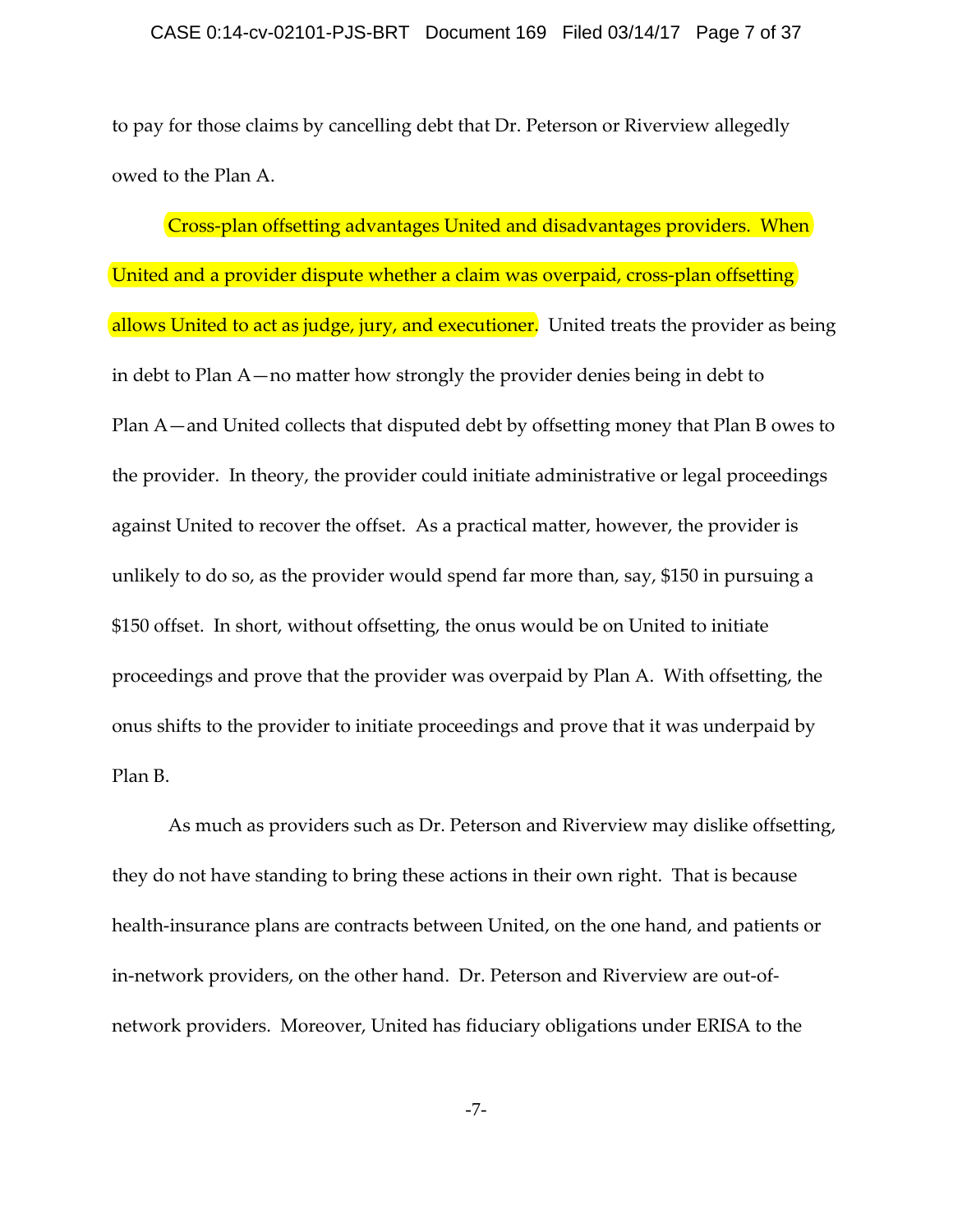patients, not to providers. For that reason, Dr. Peterson and Riverview have brought these actions as assignees or authorized representatives of their patients, $2$  and these actions focus on whether, by engaging in cross‐plan offsetting, United has violated any legal duties to its *insureds*.

Speaking very broadly, plaintiffs make at least two contentions in these lawsuits. First, they argue that nothing in any of the relevant plans authorizes United to engage in cross-plan offsetting. That contention is the subject of the parties' cross-motions for summary judgment and will be addressed at length in this order. **Second, plaintiffs** argue that, in engaging in cross-plan offsetting, United is violating ERISA by furthering its own interests at the expense of its insureds. In particular, when a "Betsy" (that is, someone insured under a Plan B) is treated by her doctor, she is legally responsible for paying her doctor's bill. When United pays her doctor not with cash, but instead by cancelling a purported debt *that the doctor denies owing*, Betsy's doctor may very well assert that he has *not* been paid for treating Betsy and demand that Betsy pay the full amount of his bill. Betsy would not be placed at such financial risk if United—which, as

 ${}^{2}$ Riverview brings its action as the assignee of its patients' benefit claims. Dr. Peterson brings his action as the authorized representative of eight of his patients. At an earlier hearing, the Court expressed concern about the extent of Dr. Peterson's disclosures to his patients concerning the potential conflict in this litigation between his interests and his patients' interests. Having reviewed the full extent of Dr. Peterson's disclosures, *see* Meyer Decl. Exs. N, O; ECF No. 109 at 3‐4, the Court's concerns are satisfied. Accordingly, the Court rejects United's argument that Dr. Peterson lacks authority to bring this action on behalf of his patients.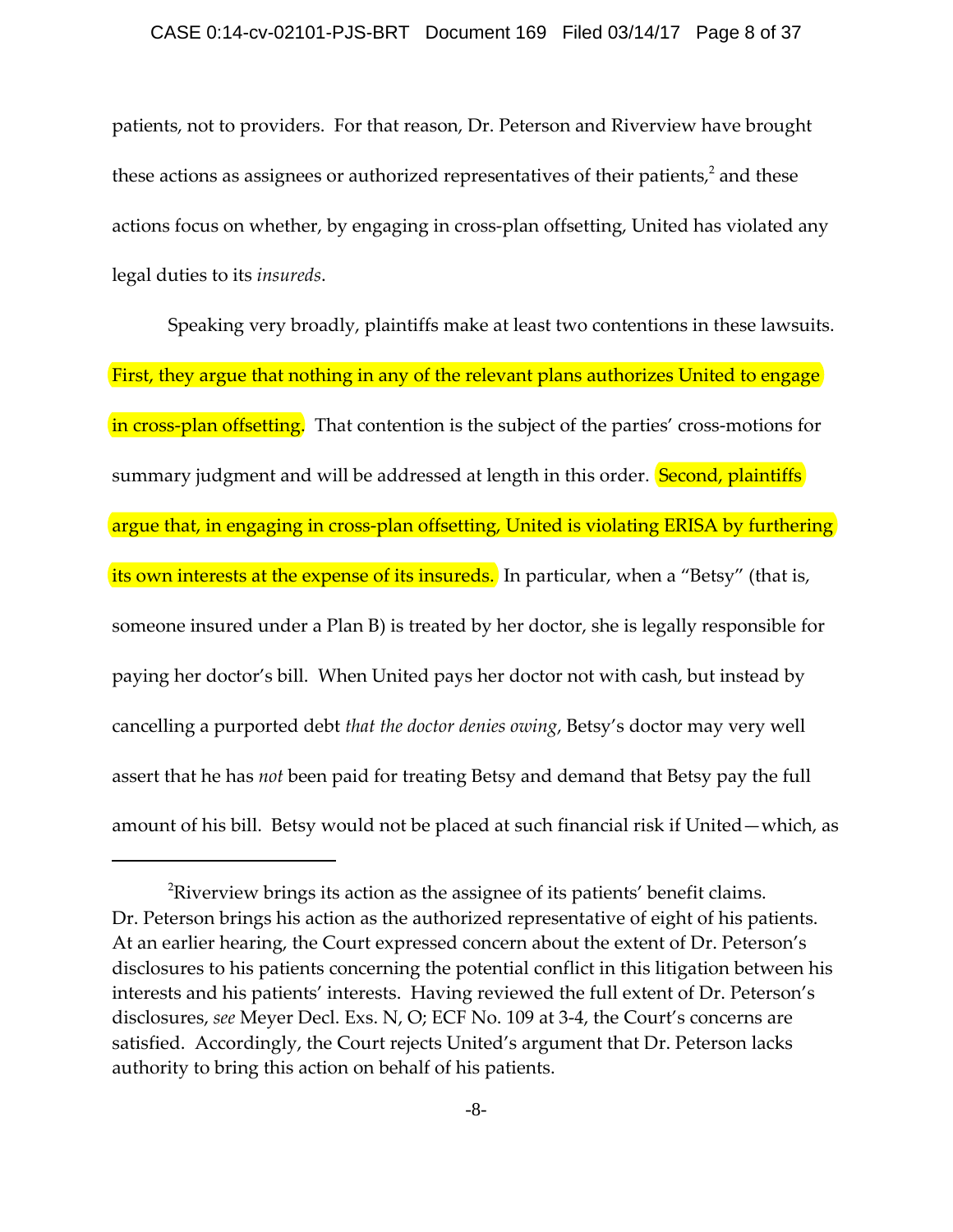administrator of Plan B, owes a fiduciary duty to Betsy—would use Plan B assets to pay Betsy's doctor. Instead, United uses Plan B assets to help Plan A recover a disputed debt.

## *B. Development and Implementation of the Cross‐Plan Offset System*

United implemented its system of cross‐plan offsetting in March 2007 as part of a wider overhaul of its payment system.<sup>3</sup> Jacob Decl., Mar. 28, 2016 [hereinafter "First Jacob Decl."] Ex. D. United did not implement cross-plan offsetting in response to a request from a plan sponsor or insured; instead, United came up with this system on its own. Burch Dep. 65‐70, 177.

One benefit to United of implementing cross‐plan offsetting has already been explained: When United and a provider dispute whether the provider has been overpaid, United is able to act unilaterally to recoup the alleged overpayment and thereby place the burden on the provider to initiate proceedings and prove that it was not overpaid (something most providers will not bother to do with respect to most disputed overpayments). Another benefit to United is not as obvious: Many of the Plan As—that is, the plans that make the overpayments—are fully insured; in other words, the money that United mistakenly pays to a provider comes out of *United's*

 $^3$ Plaintiffs contend that United engaged in cross-plan offsetting as early as 2004, long before it notified its clients of the practice in February 2007. But the evidence that plaintiffs cite, *see* ECF No. 142 at 8, does not support their contention.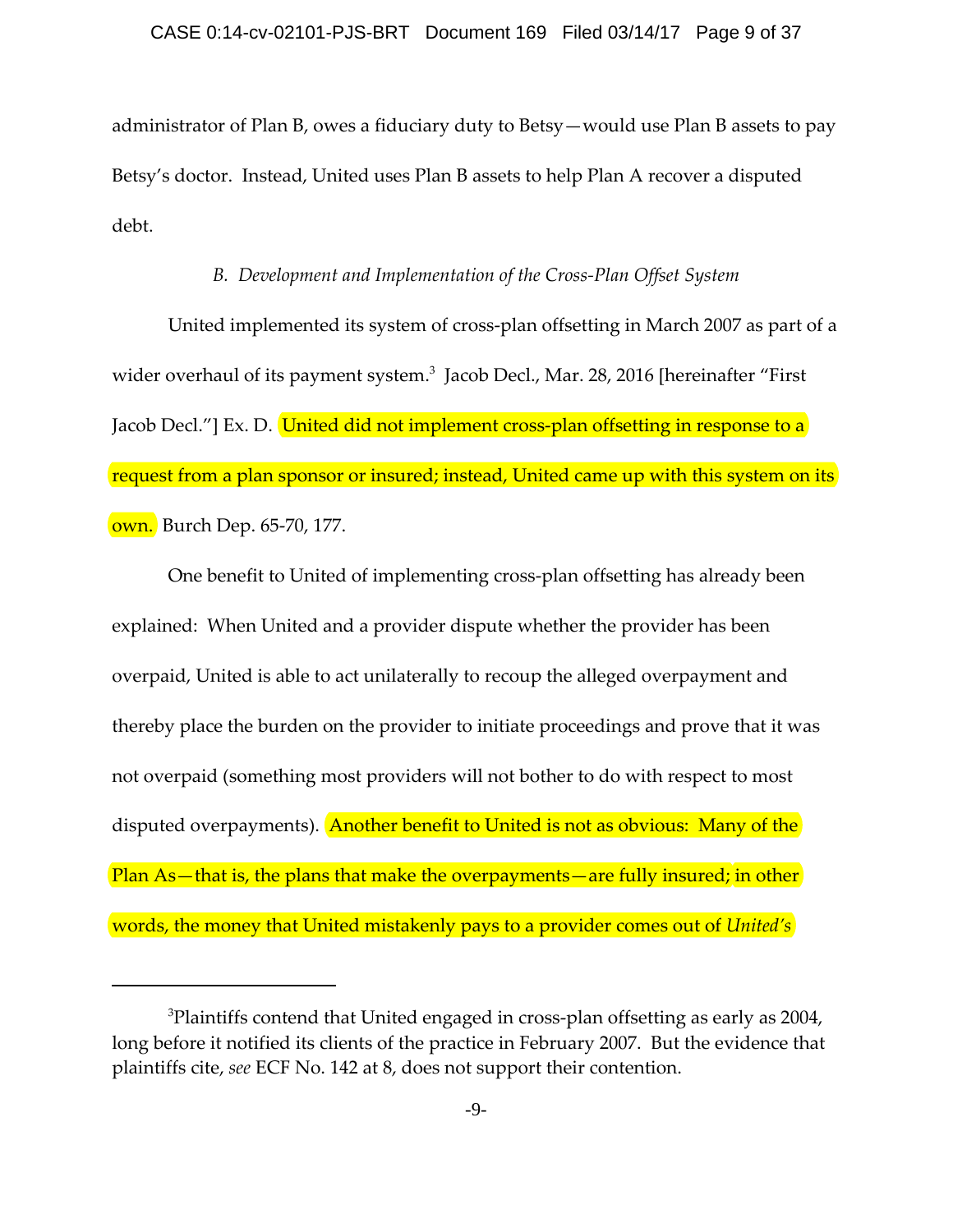pockets. Many of the Plan Bs-that is, the plans that send money to the Plan As to reimburse them for the overpayments—are self insured; in other words, the money that reimburses United for its alleged overpayment comes out of the *plan sponsors'* pockets. Several internal United documents emphasize this point and gush about how cross-plan offsetting will allow United to take money for itself out of the pockets of the sponsors of self‐insured plans. *See* Meyer Decl. Ex. A at 13735 (September 2004 presentation stating, in bold text, that the new system "[a]llows recovery of fully insured overpayments on self funded claim payments!"); *id.* Ex. H at 13910 (August 2004 presentation stating that "[c]rossing policies for bulk recovery helps recover FI [fully insured] dollars faster"); *id.* Ex. I at 13757 (callout on a 2005 chart of figures highlighting a "[f]ully insured o/p recovery on a [self insured] payment!").

Before implementing cross-plan offsetting, United sent a letter to existing clients<sup>4</sup> describing the new system and how it would work. First Jacob Decl. Ex. D. The letter described the new system as follows:

> Under our existing process, a claim overpayment for a self insured plan could only be recovered when both the overpayment and the claim payment involved the same self

 $^4$ The parties dispute how many of the plans that are at issue in this case were existing clients and therefore received the 2007 letter disclosing the change. United contends that a "majority" of the plans received the letter, but the evidence that United cites indicates that only 21 of the plans received the letter. *See* Vang Decl. ¶¶ 3‐4. Whether the number of Plan Bs is 59, 51, or 46, *see supra* note 1, 21 is still less than half of the plans at issue.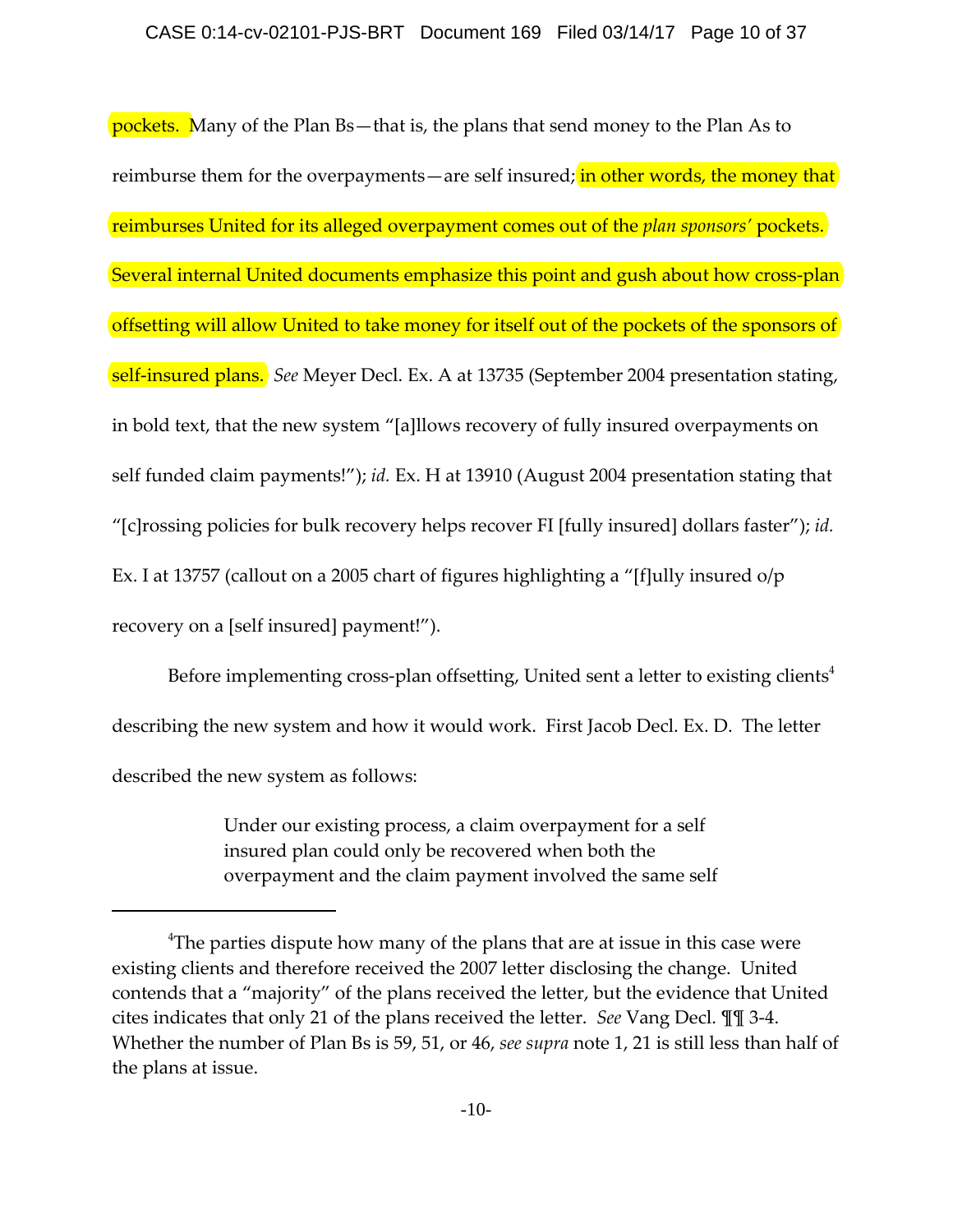insured plan. Thus, a self insured plan that had a claim overpayment with a particular provider would have to wait until its participants incurred additional claims with that provider before the overpayment could be deducted. Under the new process, we will, in most instances, be able to recover claim overpayments made to a provider by reducing future claim payments to that provider, regardless of whether those future claim payments involve your plan, another self insured plan or a fully insured plan.

First Jacob Decl. Ex. D at 2605. In other words, United emphasized the potential

benefits of cross-plan offsetting to the self-insured plans, but called no attention to the

## potential benefits of cross-plan offsetting to United itself.

United's system for cross‐plan offsetting includes rules for prioritizing recoveries. This is necessary because United might allege that multiple overpayments were made to a single provider. So, for example, United may allege that self-insured Plan A1 overpaid Dr. Peterson by \$100 on May 1, and that fully insured Plan A2 overpaid Dr. Peterson by \$125 on June 1, and that self‐insured Plan A3 overpaid Dr. Peterson by \$75 on July 1. When Dr. Peterson submits a claim to self-insured Plan B1 on August 1, and United decides that Plan B1 owes Dr. Peterson \$200 in connection with that claim, and United further decides to use that \$200 to recoup some of the overpayments previously made to Dr. Peterson, to which plan should United transfer Plan B1's money? Plan A1? Plan A2? Plan A3?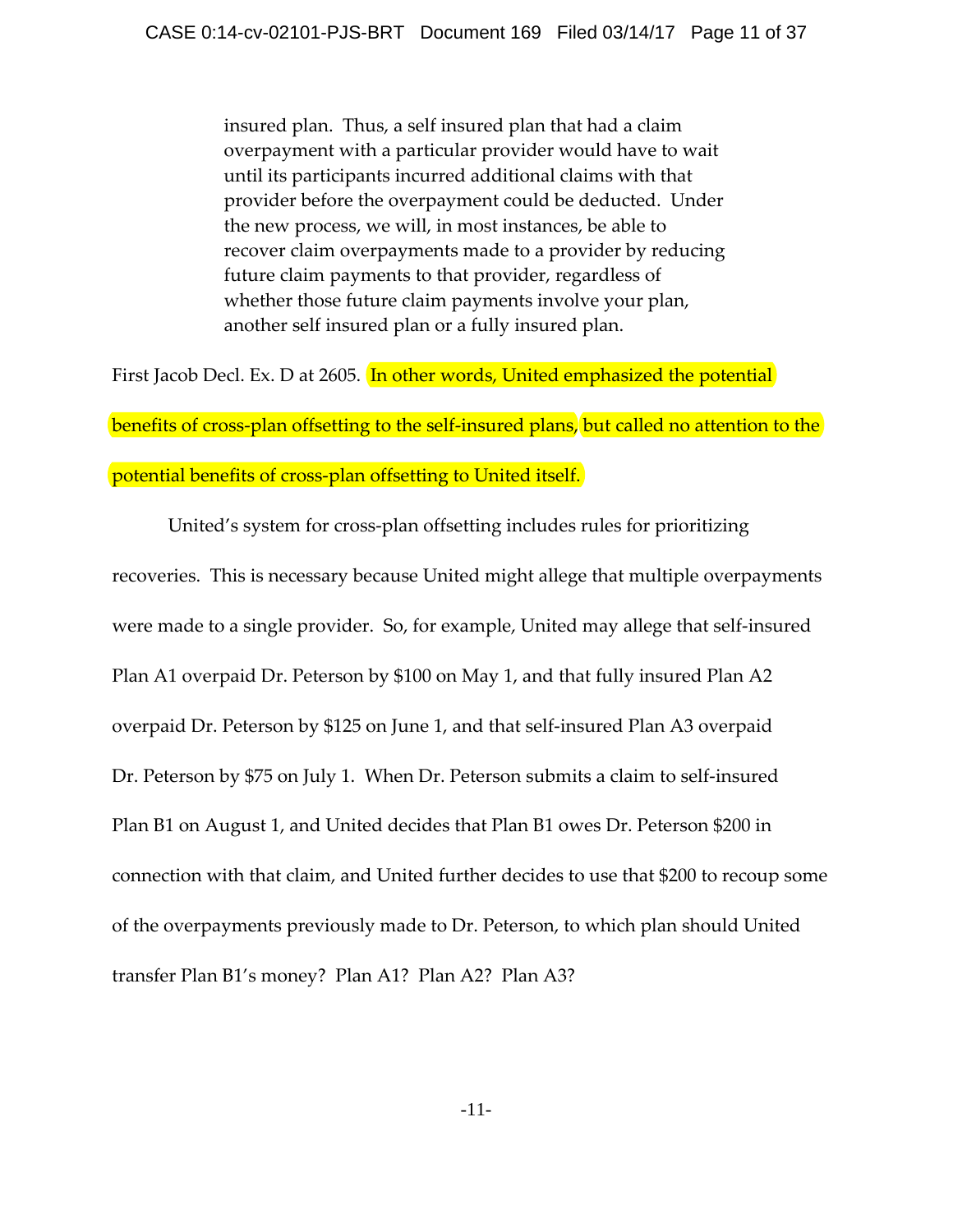Under United's system for cross-plan offsetting, fully insured plans are first in line to recover their overpayments from fully insured claim payments. Only after fully insured overpayments have been satisfied may self-insured plans recover from fully insured claim payments. Likewise, self-insured plans are first in line to recover from self-insured claim payments, after which fully insured plans may recover. *Id.* at 2606. The 2007 client letter explained this system and provided several illustrative examples. *Id.* at 2606‐08.

In this litigation, every Plan  $A$  – that is, every plan that made overpayments – was fully insured. Meyer Decl. Exs. C, D. Conversely, the majority of the Plan Bs-that is, the majority of plans from which the overpayments were recovered—were selfinsured. Meyer Decl. Ex. F; ECF No. 74  $\frac{1}{2}$  5. In other words, every one of the cross-plan offsets at issue in this litigation put money in United's pocket, and most of that money came out of the pockets of the sponsors of self-insured plans.<sup>5</sup>

(continued...)

 $5$ United contends that the recoveries in this case are not representative of the system as a whole. To support this argument, United offers a one‐page summary of figures purporting to represent the amount of fully insured and self‐insured payments and offsets in 2015. This one‐page document apparently represents the jottings of United's counsel. *See* Jacob Decl., Apr. 22, 2016 [hereinafter "Second Jacob Decl."] Ex. T. United does not cite any affidavit or testimony that would establish foundation for this document, nor was the Court able to locate any in the record. (There was some discussion of the document at one deposition, but that discussion is not sufficient to establish foundation. *See* Bishop-Heroux Dep. 274-77.) Plainly, then, the document is not admissible.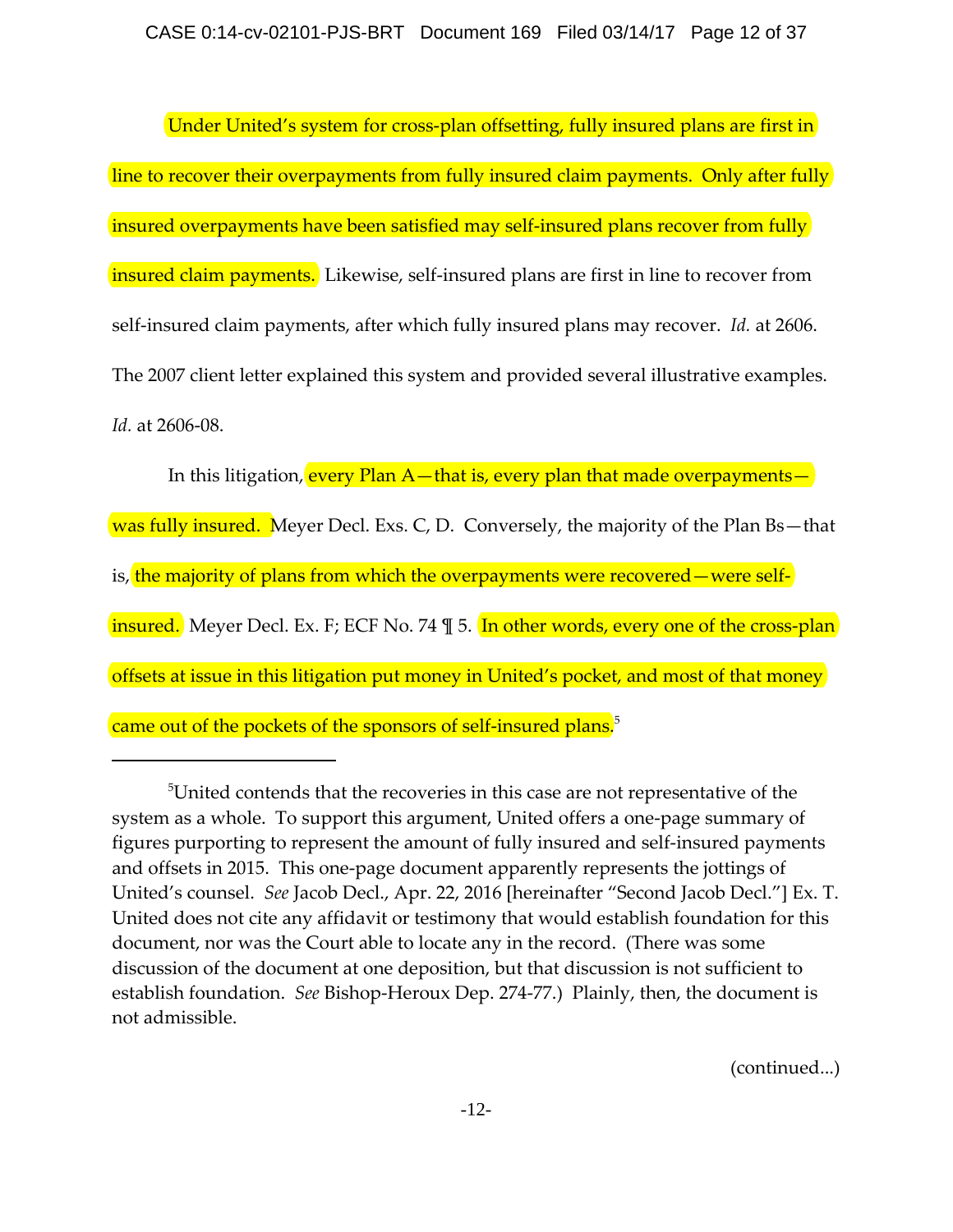#### CASE 0:14-cv-02101-PJS-BRT Document 169 Filed 03/14/17 Page 13 of 37

When United implemented this system in 2007, it gave existing clients about two weeks to decide whether to opt out. First Jacob Decl. Ex. D at 2605 (exemplar letter giving clients until February 22, 2007 to opt out); *id.* Ex. A at 3859 (clients were given advance notice of letters by February 7 and letters were mailed on February 9). New clients do not have that option; they must participate in cross‐plan offsetting or find a different claims administrator. Burch Dep. 282‐83.

The parties dispute how much information about cross‐plan offsetting United provides to its new clients and whether any of that information is in writing. As with several other issues, the record on this issue is somewhat murky. It appears, however, that disclosures concerning United's system of cross‐plan offsetting are mostly or entirely handled by United's banking team during what appear to be fairly technical explanations of the banking, account-setup, and account-funding processes. Bishop-Heroux Dep. 192-94, 226-27; Bishop-Heroux Decl. ¶¶ 6-7; Second Jacob Decl. Ex. X. **It** also appears that such disclosures mostly occur orally and on a somewhat ad hoc basis, Burch Dep. 282, although United has identified one written document that explicitly mentions cross-plan offsetting—a document that United has apparently given to new

<sup>&</sup>lt;sup>5</sup>(...continued)

That said, it is worth noting that, taking the document at face value, the document shows that while United made 22 percent of the claim payments, it received 36 percent of the overpayment recoveries. Thus, whether one credits the plaintiffs' numbers or United's, cross‐plan offsetting benefits United more than it benefits the sponsors of self‐insured plans.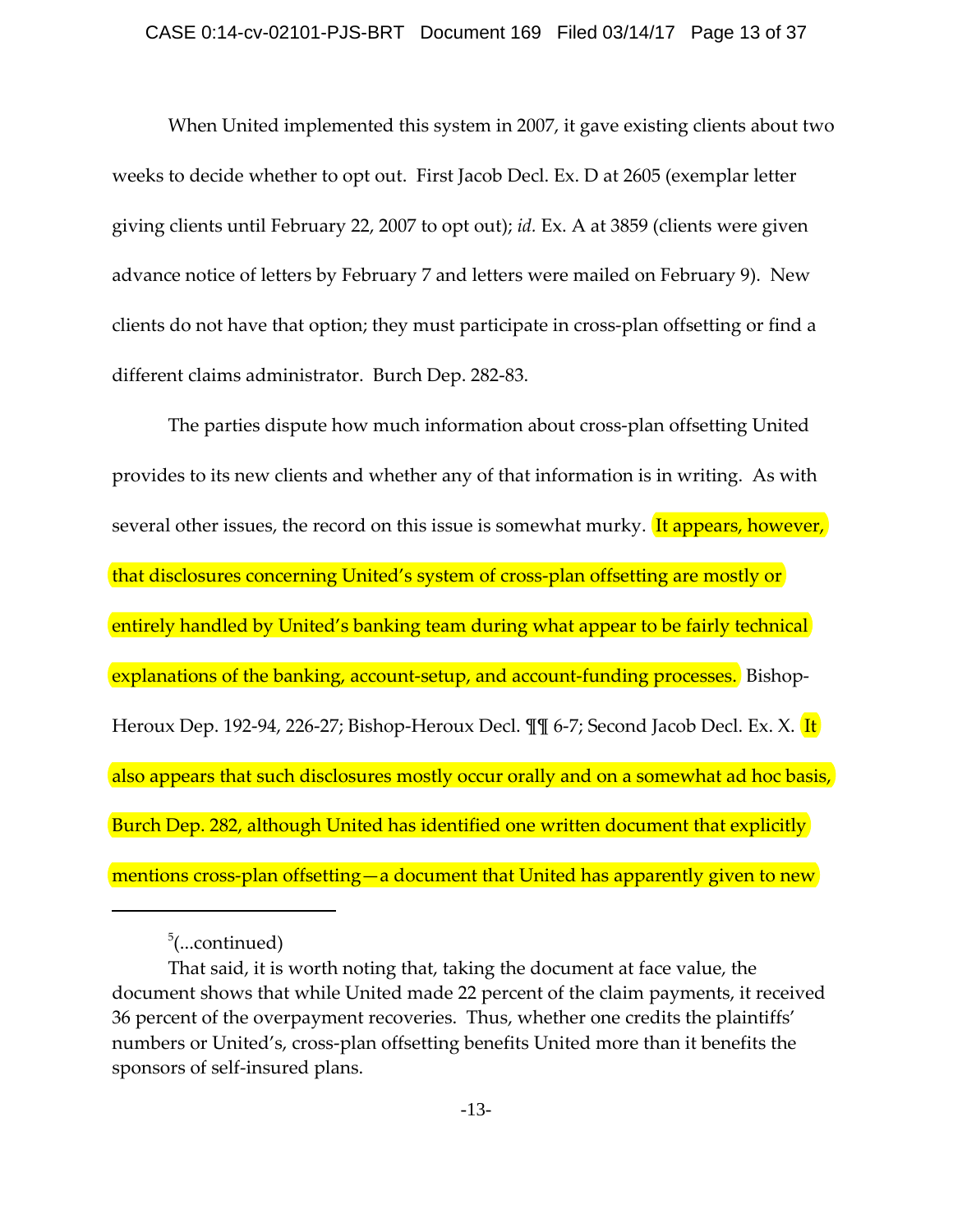clients since 2010. Bishop-Heroux Decl. ¶ 6; Second Jacob Decl. Ex. X. The document does not provide nearly as much detail about cross‐plan offsetting as the 2007 letter, however—and, like the 2007 letter, the document says nothing about the fact or extent of United's conflict of interest. Second Jacob Decl. Ex. X at 3816. United says that it provides these oral and written disclosures to its clients' "benefits and finance and treasury folks," Bishop‐Heroux Dep. 227, but it is not clear whether those individuals have authority to make plan‐wide fiduciary decisions, nor is it clear whether these disclosures are made before or after a plan sponsor decides to become a United client.

## *C. Plan B Language*

As noted, the issue presently before the Court is whether the Plan Bs that are at issue in this litigation authorize United to engage in cross-plan offsetting. United argues that they do. Dr. Peterson and Riverview argue that they do not.

There are 46 Plan Bs that are at issue in this litigation. All of those Plan Bs grant United the authority to interpret plan terms. ECF No. 120 Ex. B at 2‐7. Almost all of those Plan Bs—specifically, 40 of 46—also contain provisions that specifically address overpayments and recoveries. ECF No. 120 Ex. A. The parties have grouped these provisions into 16 different types; some plans have more than one type. *Id.* Having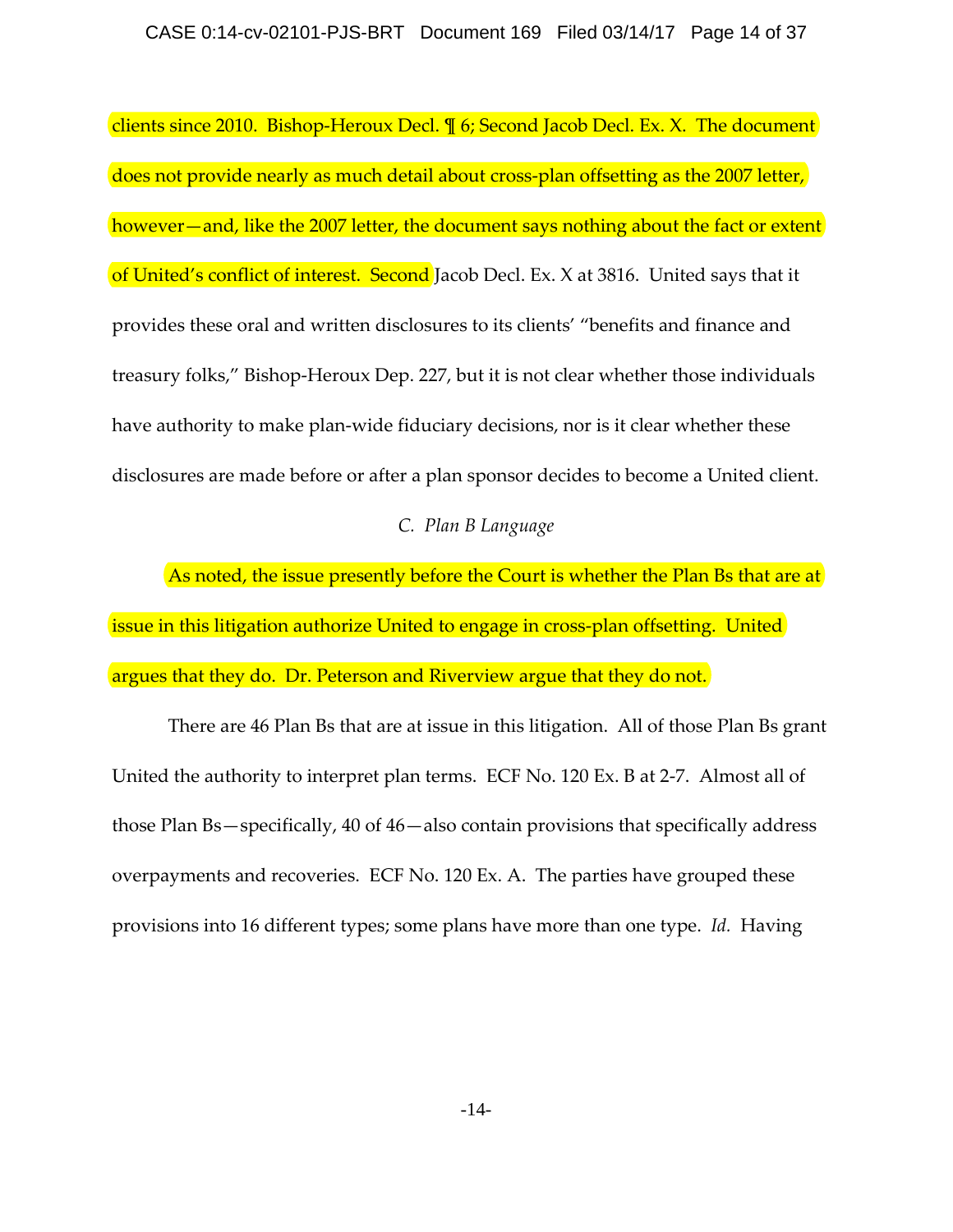studied the parties' charts, the Court has identified 17 different combinations of overpayment and recovery provisions that appear in the various plans.<sup>6</sup>

Every one of the overpayment and recovery provisions is triggered only when the plan itself makes an overpayment. ECF No. 120 Ex. B at 8‐25. In other words, each Plan B authorizes the recovery of overpayments made *by the Plan B*. None of the overpayment or recovery provisions contain any language allowing other plans to recover their overpayments from the plan.<sup>7</sup> In other words, not one Plan B authorizes recovery of an overpayment made *by a Plan A*.

Of the 40 plans containing overpayment and recovery provisions, all except four explicitly mention offsetting. ECF No. 120 Ex. B at 19, 21, 24‐25 (N, P, S, and T provisions do not mention offsets). In every offset provision save one (provision G,

 $^6$ The parties have assigned a letter to each of the 16 types of overpayment and recovery provisions. The 17 combinations—and the number of plans that contain each combination—are as follows:

| E, M, O | F, N    | E, M | G, N | H | E, N | E, O   | K, O |  |
|---------|---------|------|------|---|------|--------|------|--|
| 14      | 8       |      |      |   |      |        |      |  |
|         | L, M, O | N    | D    |   | R    | ⌒<br>ා | ௱    |  |
|         |         |      |      |   |      |        |      |  |

 $^7$ A number of the plans have coordination-of-benefits clauses providing that United may reimburse another plan under which the participant is covered if the other plan pays a benefit that United should have paid. ECF No. 120 Ex. B at 20. These clauses do not authorize the cross‐plan offsetting at issue in this case, however.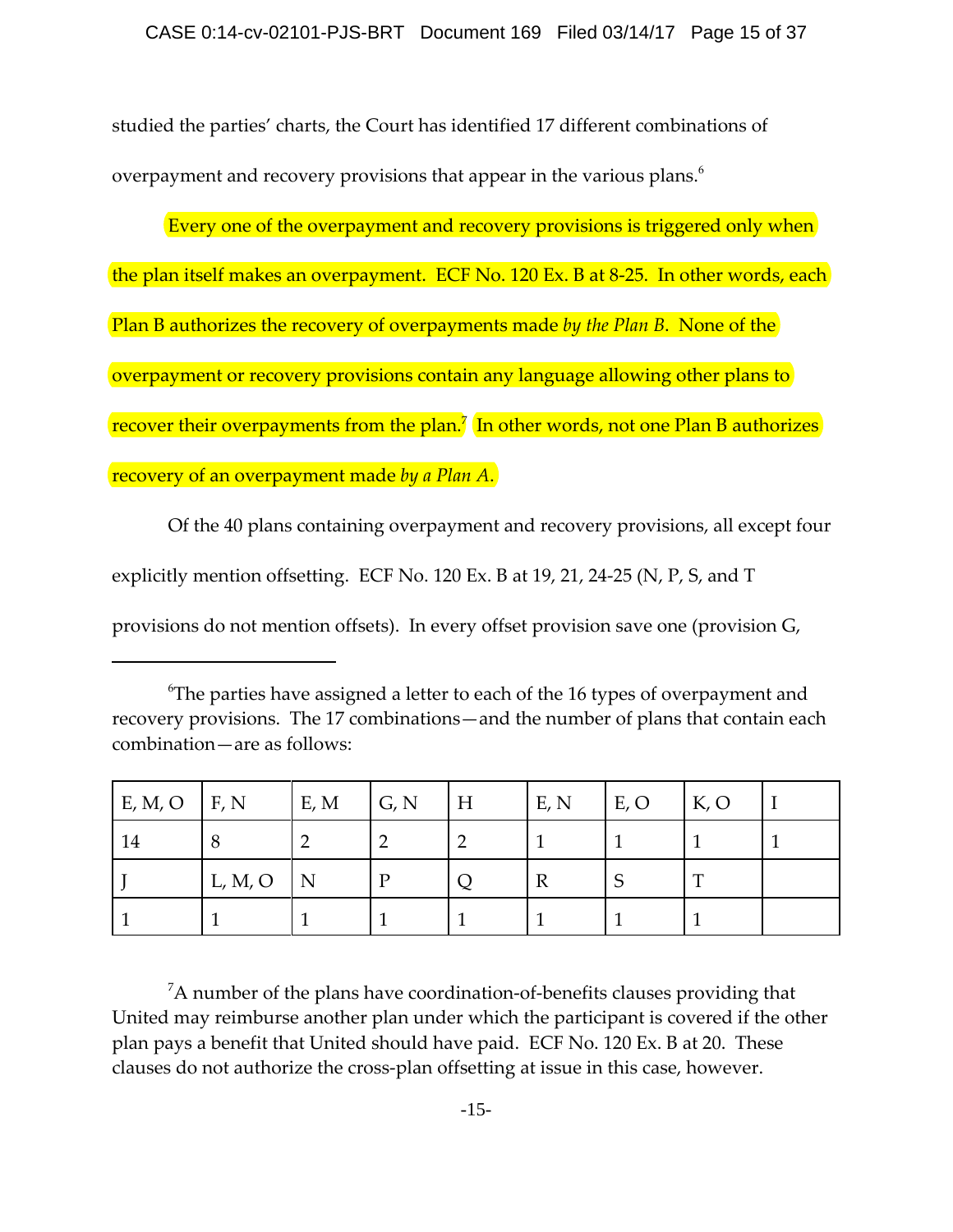## CASE 0:14-cv-02101-PJS-BRT Document 169 Filed 03/14/17 Page 16 of 37

which appears in only two plans), the authority of the administrator to offset is described in terms that make it clear that offsets are taken from other benefits payable under that plan or from other benefits or compensation paid by the plan's sponsor. Provision G contains similar language, stating:

> If the Covered Person, or any other person or organization that was paid, does not promptly refund the full amount, we may reduce the amount of any future Benefits *for the Covered Person that are payable under the Policy*.

ECF No. 120 Ex. B at 11 (emphasis added). But provision G also includes somewhat broader language stating that, if a provider fails to respond to a notice of overpayment, the overpayment may be recovered "from other payments we owe the provider . . . ." *Id.*

In sum, 36 of the 46 Plan Bs that are at issue in this litigation specifically address offsetting; all of those plans explicitly authorize same-plan offsetting; and not one of those plans explicitly authorizes cross‐plan offsetting.

## II. ANALYSIS

## *A. Standard of Review*

Summary judgment is warranted "if the movant shows that there is no genuine dispute as to any material fact and the movant is entitled to judgment as a matter of law." Fed. R. Civ. P. 56(a). A dispute over a fact is "material" only if its resolution might affect the outcome of the suit under the governing substantive law. *Anderson v.*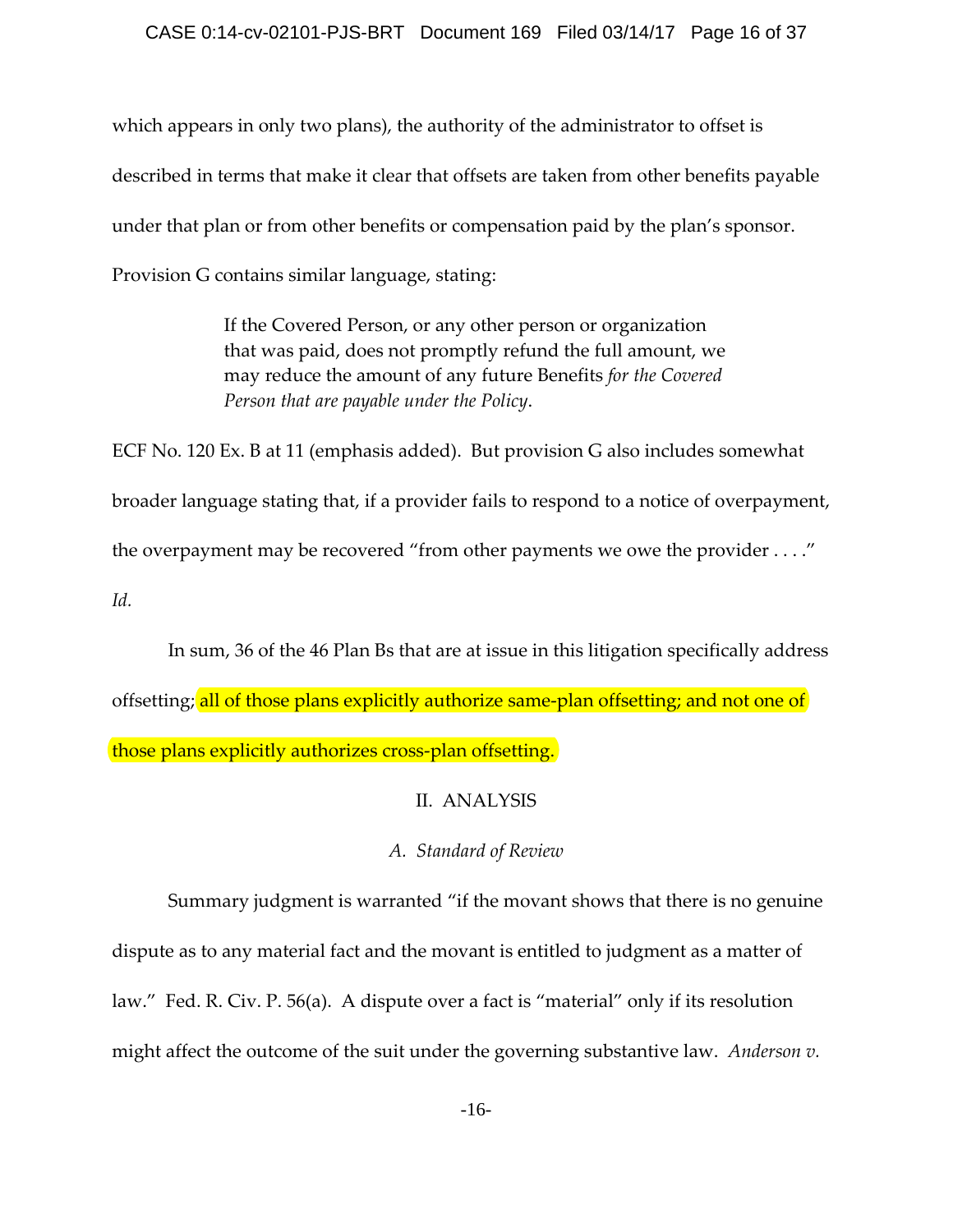*Liberty Lobby, Inc.*, 477 U.S. 242, 248 (1986). A dispute over a fact is "genuine" only if "the evidence is such that a reasonable jury could return a verdict for the nonmoving party." *Id.* "The evidence of the non-movant is to be believed, and all justifiable inferences are to be drawn in his favor." *Id.* at 255.

### *B. Authorization for Cross‐Plan Offsetting*

As noted, all of the Plan Bs grant United discretionary authority to interpret plan terms. United's interpretation is therefore reviewed for abuse of discretion. *King v. Hartford Life & Accident Ins. Co.*, 414 F.3d 994, 998‐99 (8th Cir. 2005) (en banc).

United interprets the Plan Bs to authorize cross‐plan offsetting. Ultimately, the question for this Court is whether that interpretation is reasonable. *Id.* at 999. In making this determination, the Court must consider the factors identified in *Finley v. Special Agents Mutual Benefit Association*, 957 F.2d 617 (8th Cir. 1992), which include: (1) whether the interpretation is consistent with the goals of the plan; (2) whether the interpretation renders any language in the plan meaningless or internally inconsistent; (3) whether the interpretation conflicts with the substantive or procedural requirements of ERISA; (4) whether the administrator has interpreted the relevant plan language consistently; and (5) whether the interpretation is contrary to the clear language of the plan. *Id.* at 621.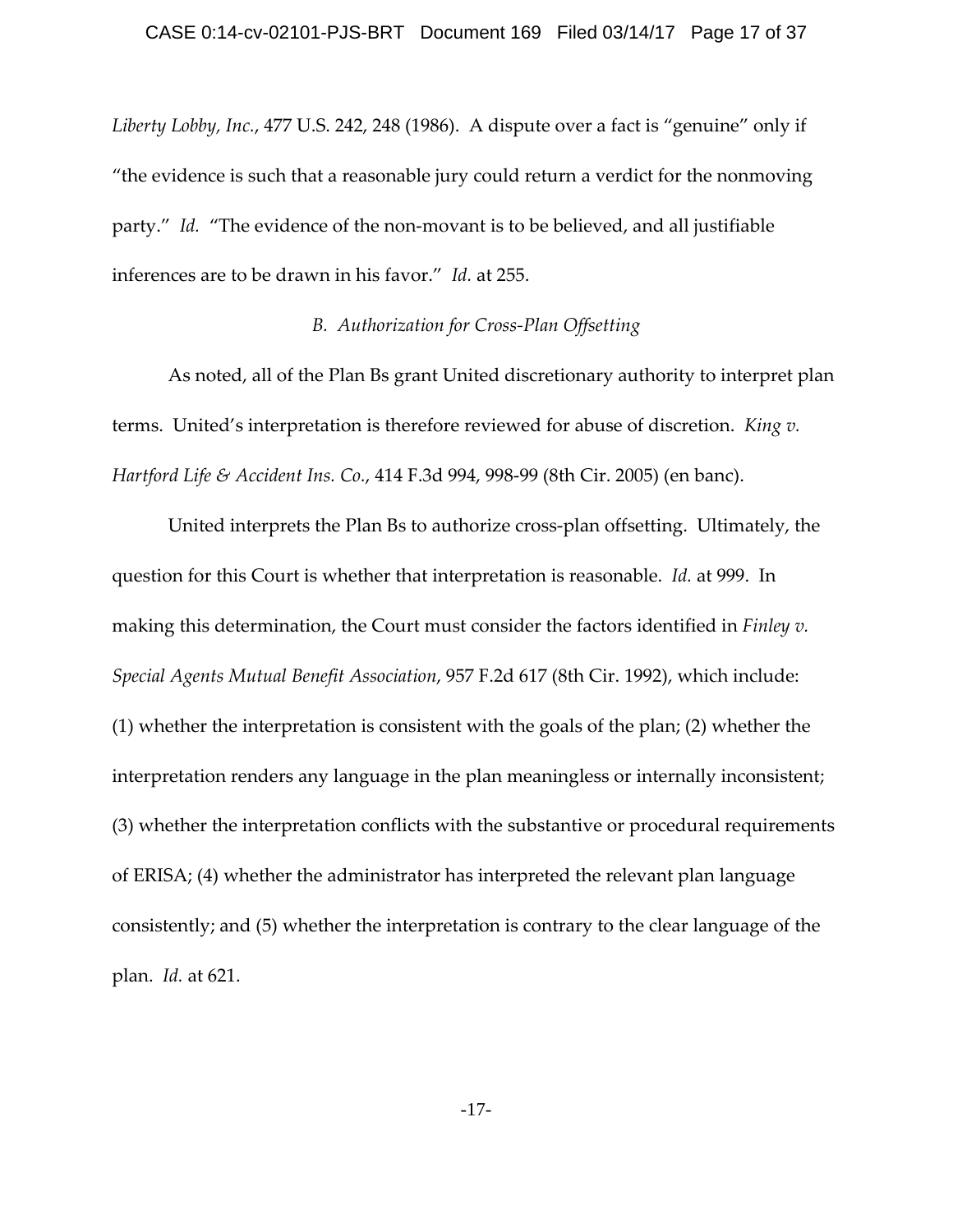It should be noted that, in looking carefully at the language of the plans and considering the *Finley* factors, the Court is doing something that United itself did not do before implementing cross-plan offsetting. There is no evidence in the record that, prior to implementing cross‐plan offsetting, United examined the language of any plan or even considered whether the practice was authorized. *Cf. King*, 414 F.3d at 1001‐04 (discussing the administrator's consideration of plan language during the claims‐ administration process). Instead, United simply plunged ahead. Only after getting sued did United hunt through the plans for any language that might provide a post hoc justification for its conduct. United's hunt was not terribly successful. United admits that it was not able to find a single provision of a single plan that explicitly authorizes cross‐plan offsetting. ECF No. 124 at 25 ("To be sure, none of the United Plans explicitly address cross‐plan offsetting"). United is therefore left arguing that it has *implicit* authority to engage in cross‐plan offsetting under common, generic provisions that require the administrator to pay benefits and that grant the administrator discretion to interpret and administer the plans.<sup>8</sup>

 ${}^8$ United attempts to reframe the issue before the Court by contending that plaintiffs' claims for past‐due benefits turn solely on the meaning of the word "pay," and that United has reasonably interpreted "pay" to mean payment through debt cancellation. This argument mischaracterizes the issue. The question is not whether United can, in the abstract, pay a provider who treats a patient insured under a plan by cancelling the provider's debt to that plan. The question is whether United, in its capacity as administrator of a Plan B, can pay a provider who treats a patient insured (continued...)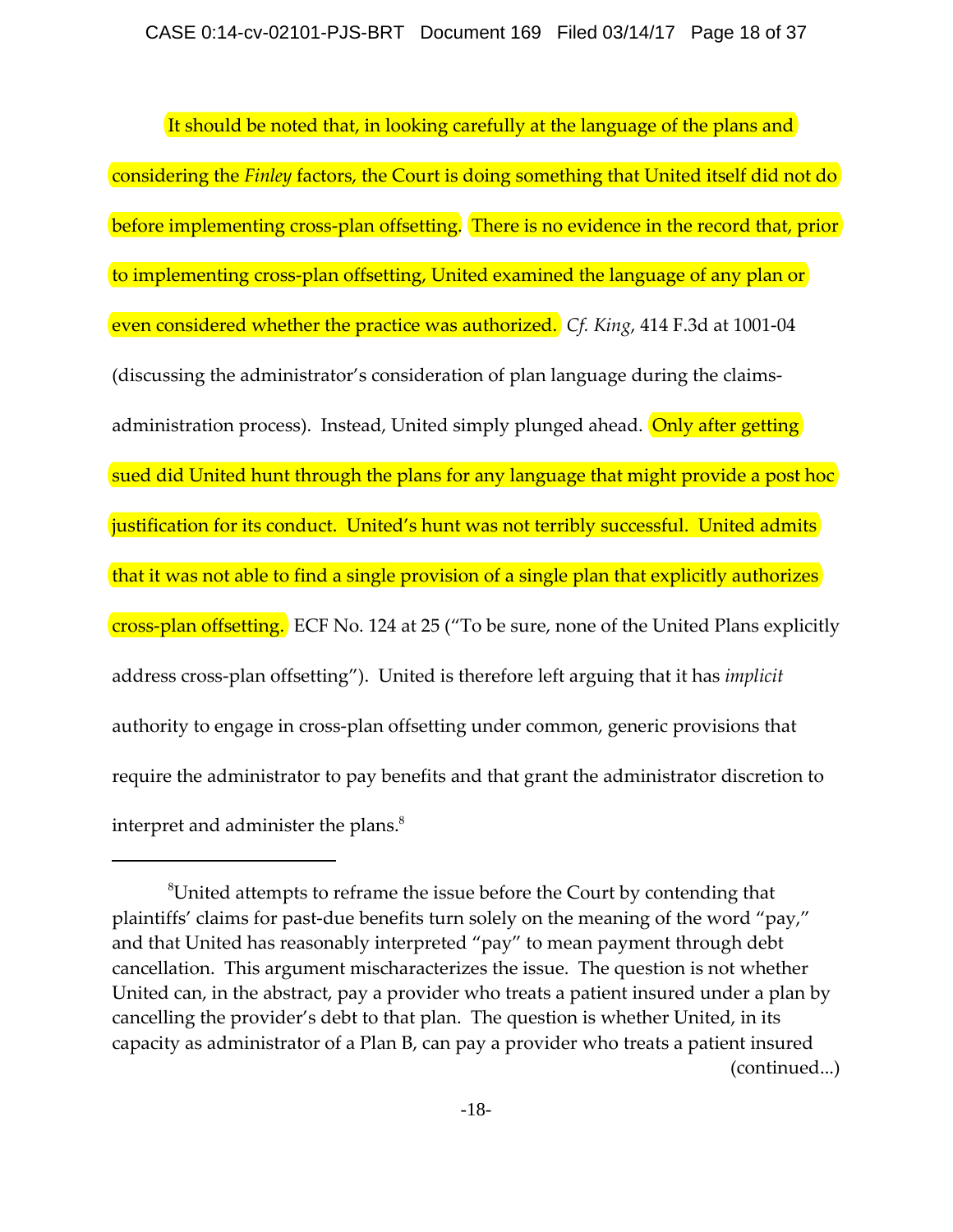United argues—and the Court does not doubt—that a plan need not spell out every possible action that a claims administrator may take on its behalf. United admits, however, that the discretion of a claims administrator is not unlimited. In determining what authority a plan gives to an administrator, the plan must be read in light of trust law and the fiduciary duties imposed by ERISA. *Admin. Comm. of Wal‐Mart Stores, Inc. Assocs.' Health & Welfare Plan v. Gamboa*, 479 F.3d 538, 542 (8th Cir. 2007); *Finley*, 957 F.2d at 621. These fiduciary duties are among "'the highest known to the law.'" *Braden v. Wal‐Mart Stores, Inc.*, 588 F.3d 585, 598 (8th Cir. 2009) (quoting *Donovan v. Bierwirth*, 680 F.2d 263, 272 n.8 (2d Cir. 1982)). **ERISA requires plan fiduciaries to discharge their** duties "solely in the interest of the participants and beneficiaries" and for the "exclusive purpose" of providing benefits and defraying reasonable administrative expenses. 29 U.S.C. § 1104(a)(1). ERISA also prohibits a plan fiduciary from dealing with the assets of the plan in the fiduciary's own interest and from acting in any capacity on behalf of a

<sup>8</sup> (...continued)

under Plan B by cancelling debt that the provider allegedly owes to a Plan A—that is, to a different, completely unrelated plan that also happens to be administered by United.

As an aside, the Court notes that United's contention that it "pays" providers by cancelling debt seems to have a major flaw. It may be reasonable for United to deem the cancellation of an *uncontested* debt of \$100 as providing a \$100 "payment" to the debtor. But the debts that matter for purposes of this litigation are *contested*. Unless the provider's grounds for disputing the debt are frivolous, it is not reasonable for United to deem the cancellation of a *contested* debt of \$100 as providing a \$100 "payment."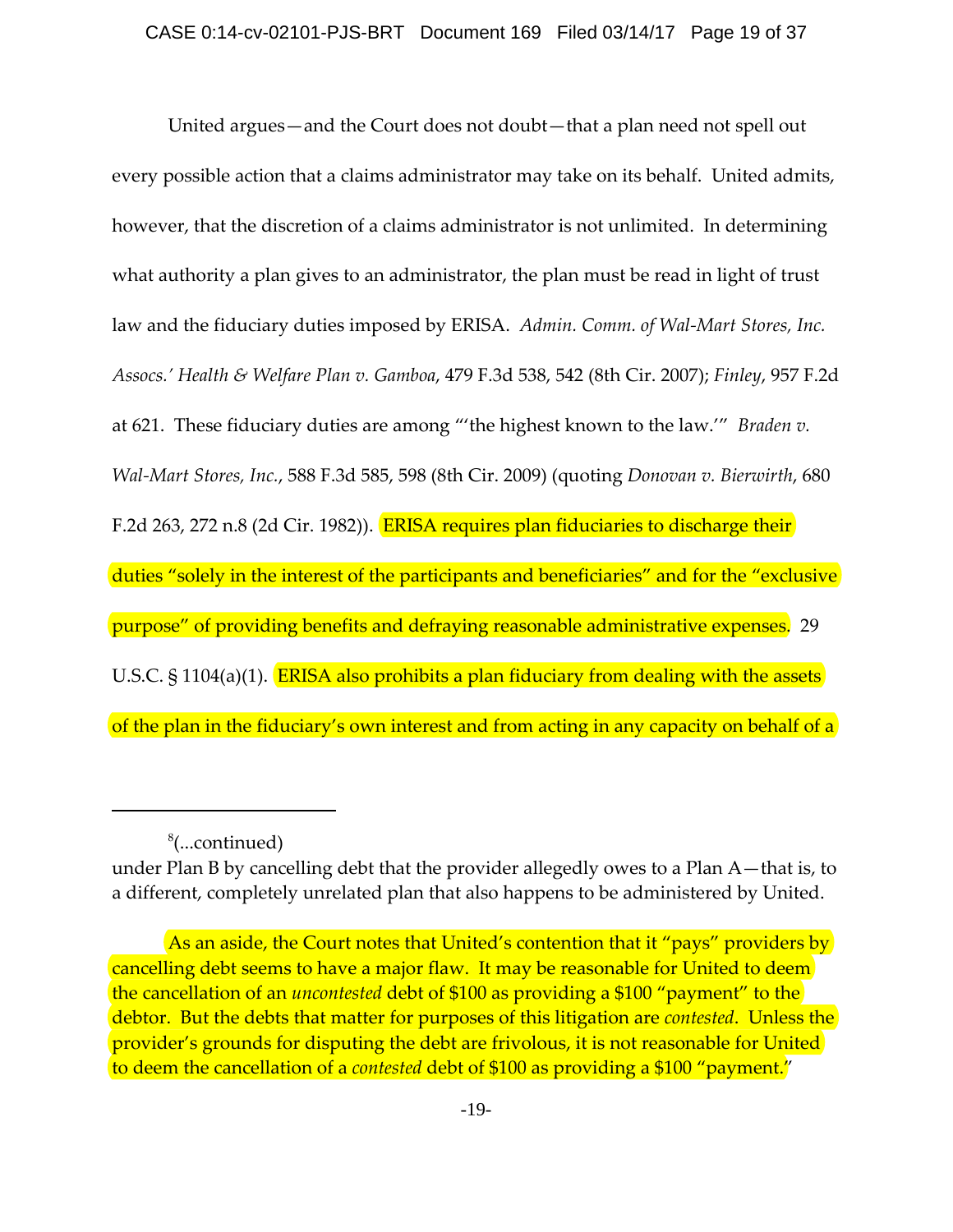party whose interests are adverse to those of the plan or plan participants. 29 U.S.C.  $\S 1106(b)(1)$ , (b)(2).

Thus, for example, the Third Circuit held that the trustees for two jointly administered plans violated ERISA by causing one plan to make a loan to the other. *Cutaiar v. Marshall*, 590 F.2d 523, 529 (3d Cir. 1979) ("When identical trustees of two employee benefit plans whose participants and beneficiaries are not identical effect a loan between the plans without a § 408 exemption, a per se violation of ERISA exists."). The Third Circuit so held even though there was a "large overlap" in the plans' participants and even though the terms of the loan were fair and reasonable with respect to both plans. *Id.* at 525, 528. As the Third Circuit explained, "each plan deserves more than a balancing of interests"; instead, "[e]ach plan must be represented by trustees who are free to exert the maximum economic power manifested by their fund whenever they are negotiating a commercial transaction." *Id.* at 530.

Similarly, the Fourth Circuit found that an insurer who obtained a release from a participant in relation to one plan could not, consistently with its fiduciary duties, rely on that release to deny benefits to that participant under a different plan. *Barron v. UNUM Life Ins. Co. of Am.*, 260 F.3d 310, 316 (4th Cir. 2001). Because the insurer obtained the release in its capacity as a fiduciary for the first plan, the release was solely for the benefit of that plan, and it would violate ERISA for the release to inure to the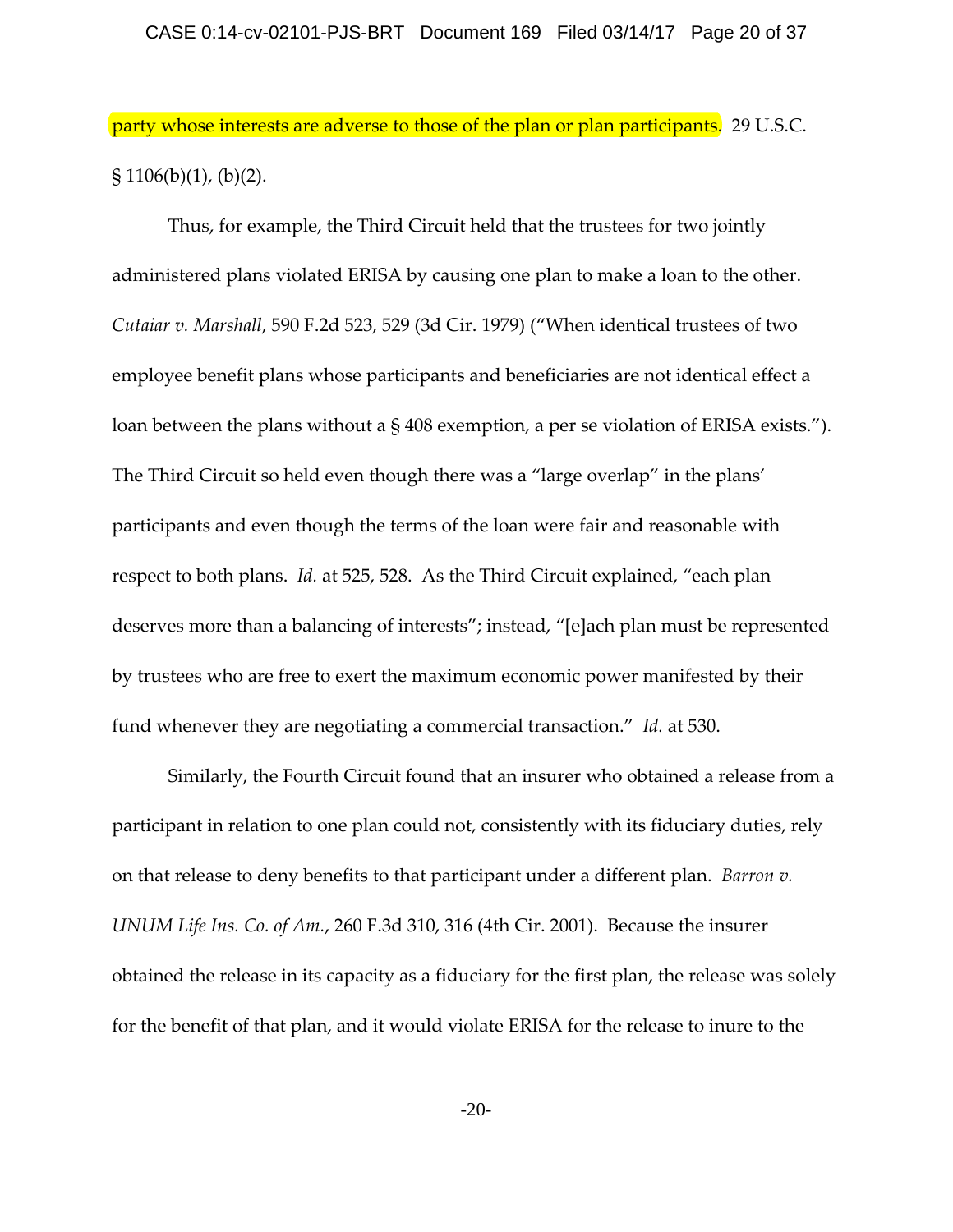insurer's own benefit in connection with its administration of the second plan. *Id.* As the Fourth Circuit explained, the insurer's "duty as administrator of the Comcast Plan must not be confused with its duties as administrator of other plans and must not be compromised by its interest in administering other plans." *Id.*

In light of this case law and the strict fiduciary duties imposed by ERISA, cross‐ plan offsetting is, to put it mildly, a troubling use of plan assets—one that is plainly in tension with "the substantive or procedural requirements of the ERISA statute . . . ." *Finley*, 957 F.2d at 621. In stark terms, cross-plan offsetting involves using assets from one plan to satisfy debt allegedly owed to a separate plan—a practice that raises obvious concerns under §§ 1104 and 1106. These concerns are particularly acute in this case, in which every offset that United orchestrated did not just benefit a different, unrelated plan, but benefited United itself.

Cross-plan offsetting creates a substantial and ongoing conflict of interest for claims administrators who, like United, simultaneously administer both self‐insured and fully insured plans. Recall that nearly a quarter of all claim payments come out of United's own pocket. As the single biggest payor of claims, United's personal stake in cross-plan offsetting dwarfs that of any self-insured plan. An administrator in this circumstance has every incentive to be aggressive about looking for overpayments from its own fully insured plans (which overpayments can be recovered from self-insured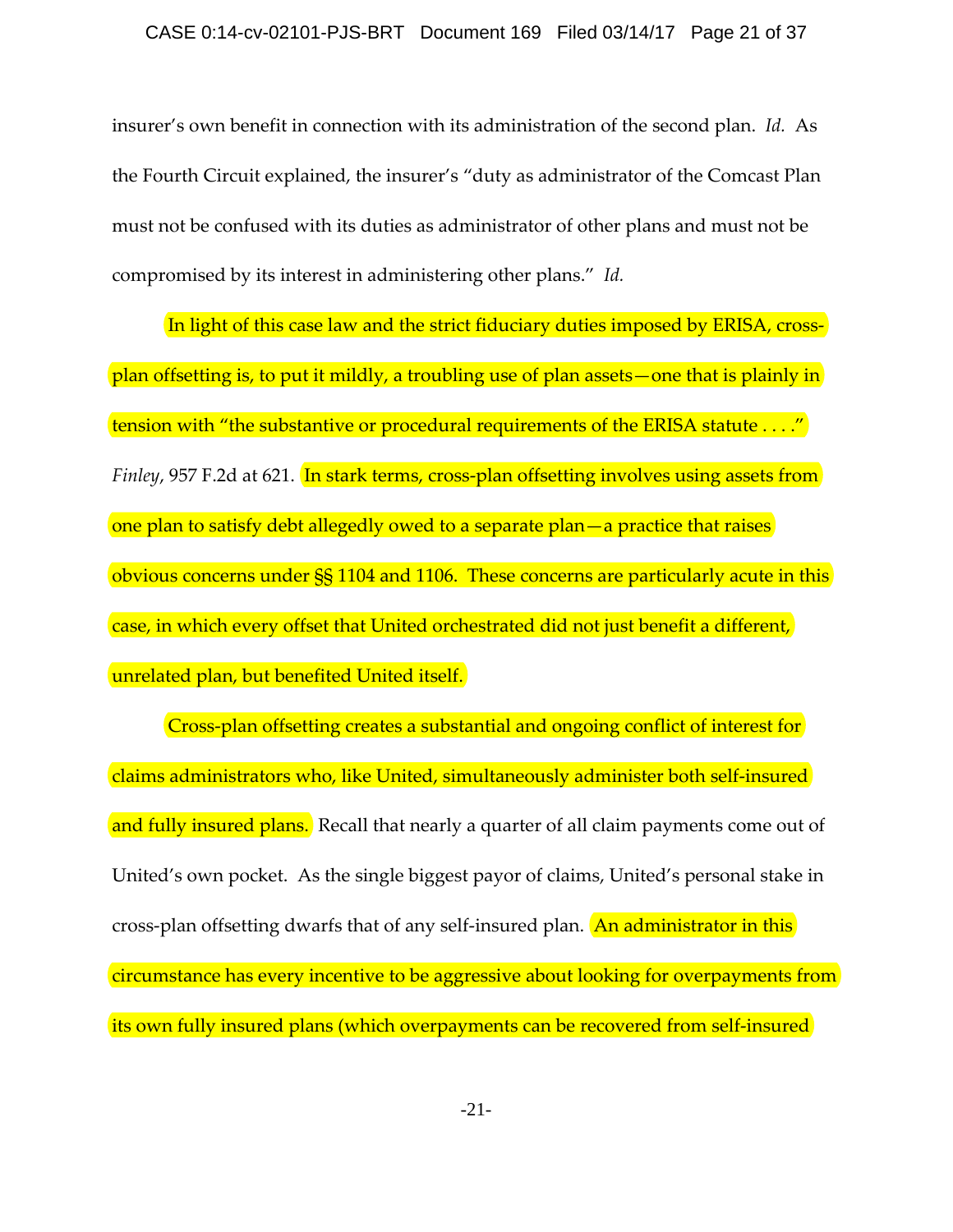plans) and less aggressive about looking for overpayments from self-insured plans (which overpayments might be recovered from fully insured plans). And indeed, this incentive is reflected in United's internal documents, which enthusiastically describe how cross-plan offsetting will permit United to reach into the pockets of the sponsors of self-insured plans to recover the overpayments that United makes in connection with fully insured plans.

Cross‐plan offsetting may nevertheless be permitted under ERISA. It is undoubtedly true, as United argues, that cross‐plan offsetting can benefit plan participants through administrative savings and increased recoveries. It is also undoubtedly true, as United is reluctant to acknowledge, that cross-plan offsetting can harm plan participants. As described above, a provider such as Dr. Peterson who disputes that he has been overpaid by Plan A and who treats a patient insured by Plan B (a "Betsy") may decide not to accept payment from Plan B in the form of the cancellation of a debt that he does not believe he owes to Plan A. The provider may instead choose to balance bill Betsy, as she bears ultimate legal responsibility for paying the bill. Thus, Betsy—who, under the terms of her Plan B, is entitled to have her provider paid—can find herself drawn into a dispute about whether her provider was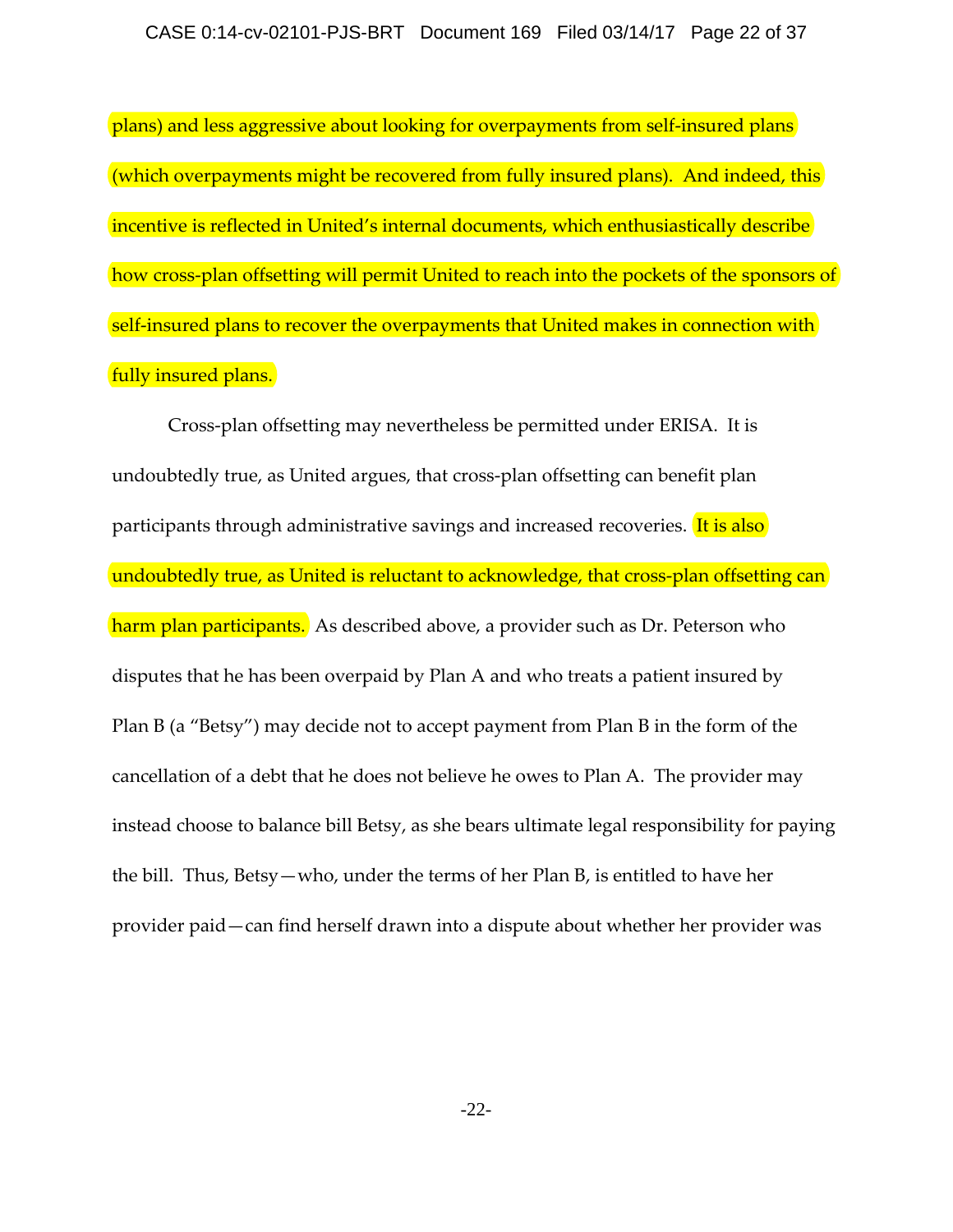#### CASE 0:14-cv-02101-PJS-BRT Document 169 Filed 03/14/17 Page 23 of 37

in fact overpaid when, weeks or months earlier, he submitted a claim for treating a different patient under a different plan.<sup>9</sup>

It is fairly debatable whether cross‐plan offsetting is ever permissible under ERISA. (That issue is not presently before the Court.) It is not fairly debatable, however, that the type of cross-plan offsetting challenged in this case—that is, crossplan offsetting engaged in by an administrator who insures some (but not all) of the plans—presents a grave conflict of interest. In such a situation, ERISA would seem to require that the administrator (at a minimum) identify the potential costs and benefits of cross‐plan offsetting to each plan and, after carefully weighing those costs and benefits, decide whether engaging in cross‐plan offsetting is in the best interests of that plan.

Cross‐plan offsetting may be in the best interests of the participants of some plans (say, large national plans that make a lot of overpayments because participants are treated by numerous providers who are careless when submitting claims), but not in the best interests of the participants of other plans (say, small local plans that make few overpayments because participants are treated by a only a few providers who are

 $9$ Of course, this risk is also present with same-plan offsetting. But when a plan engages in same‐plan offsetting, *all* of the advantages of offsetting inure to the plan doing the offsetting. The same cannot be said for cross‐plan offsetting, under which some plans might disproportionately enjoy the benefits and other plans might disproportionately bear the costs.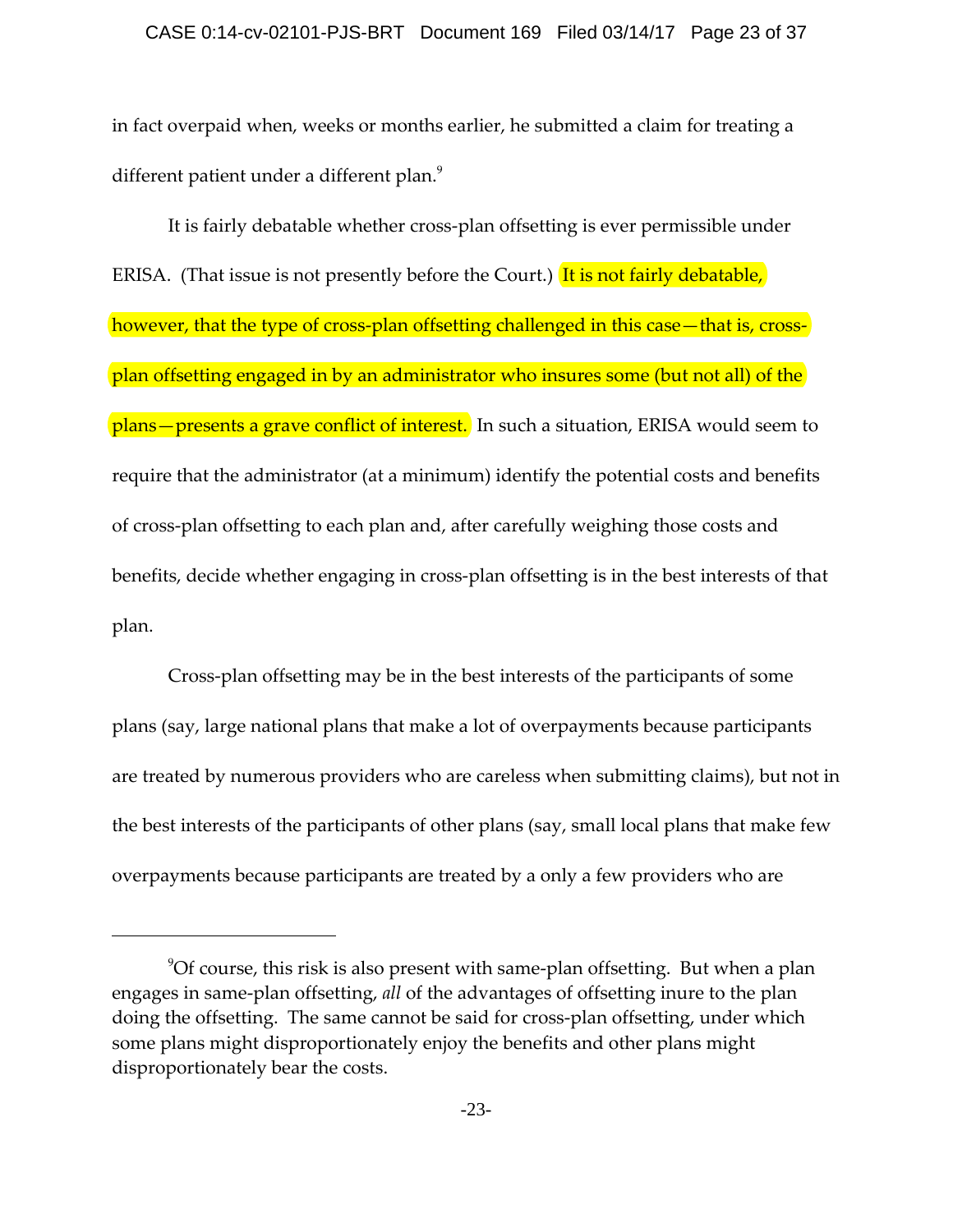careful when submitting claims). At a minimum, a fiduciary of a plan is obligated under ERISA to make a careful and fully informed decision about whether engaging in cross‐plan offsetting is in the best interests of the participants in *that plan*. This is not the same as deciding whether engaging in cross-plan offsetting is in the best interests of the administrator itself—or in the best interests of other plans. *See* 29 U.S.C. § 1104(a) ("a fiduciary shall discharge his duties with respect to a plan solely in the interest of the participants and beneficiaries").

United's interpretation of the language of the Plan Bs—that is, United's position that it has authority to engage in cross‐plan offsetting under generic provisions that require United to pay benefits and that grant United discretion to interpret and administer the plans—is problematic not merely because it is in tension with ERISA. United's interpretation also renders the Plan Bs' overpayment and recovery provisions meaningless. As discussed above, 40 of the 46 Plan Bs have overpayment and recovery provisions, and 36 of those specifically address offsets. **All of the overpayment and** recovery provisions—both those that explicitly authorize offsets and those that do not—are triggered only when the *Plan B itself* has made an overpayment. In addition, only two of the 46 plans (the two that contain provision G) even arguably have language broad enough to permit the plans to recover their overpayments from other plans.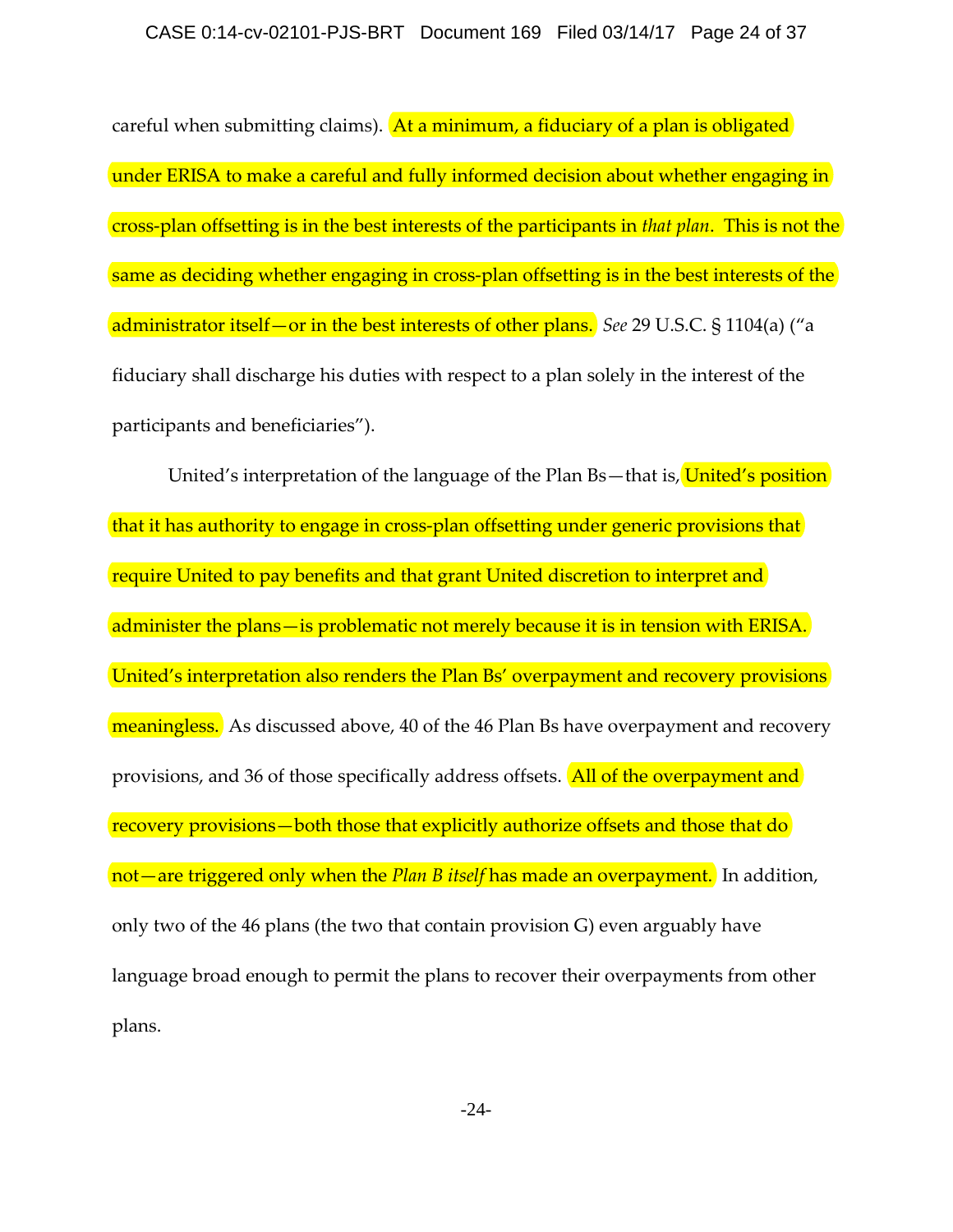#### CASE 0:14-cv-02101-PJS-BRT Document 169 Filed 03/14/17 Page 25 of 37

Even if all of the ambiguities in all of the Plan Bs could be stretched to permit the Plan Bs to recover their overpayments from other plans, that would not help United. The issue in this case is not whether the Plan Bs can recover their overpayments from other plans; the issue is whether the other plans can recover their overpayments from the Plan Bs. As noted, not a single one of the Plan Bs contains language authorizing such recoveries.

United contends that permission for such recoveries is implicit in the language allowing the Plan Bs to recover from other plans. The argument, in essence, is that if a Plan B explicitly authorizes the recovery of its overpayments from other plans, that Plan B must implicitly authorize the other plans to recover their overpayments from the Plan B—because common sense suggests that no plan is going to allow the Plan B to recover its overpayments unless the Plan B reciprocates. This might be a good argument if there were in fact language in a Plan B that made it clear that the Plan B could recover its overpayments from other plans (although it would still be an odd and backhanded way to authorize cross‐plan offsetting). But none of the 46 Plan Bs that are at issue in this case have such language. Rather, United relies on generic provisions about paying claims, which United says give it *implicit* authority to recover the Plan Bs' overpayments from other plans—and then United doubles down by finding implicit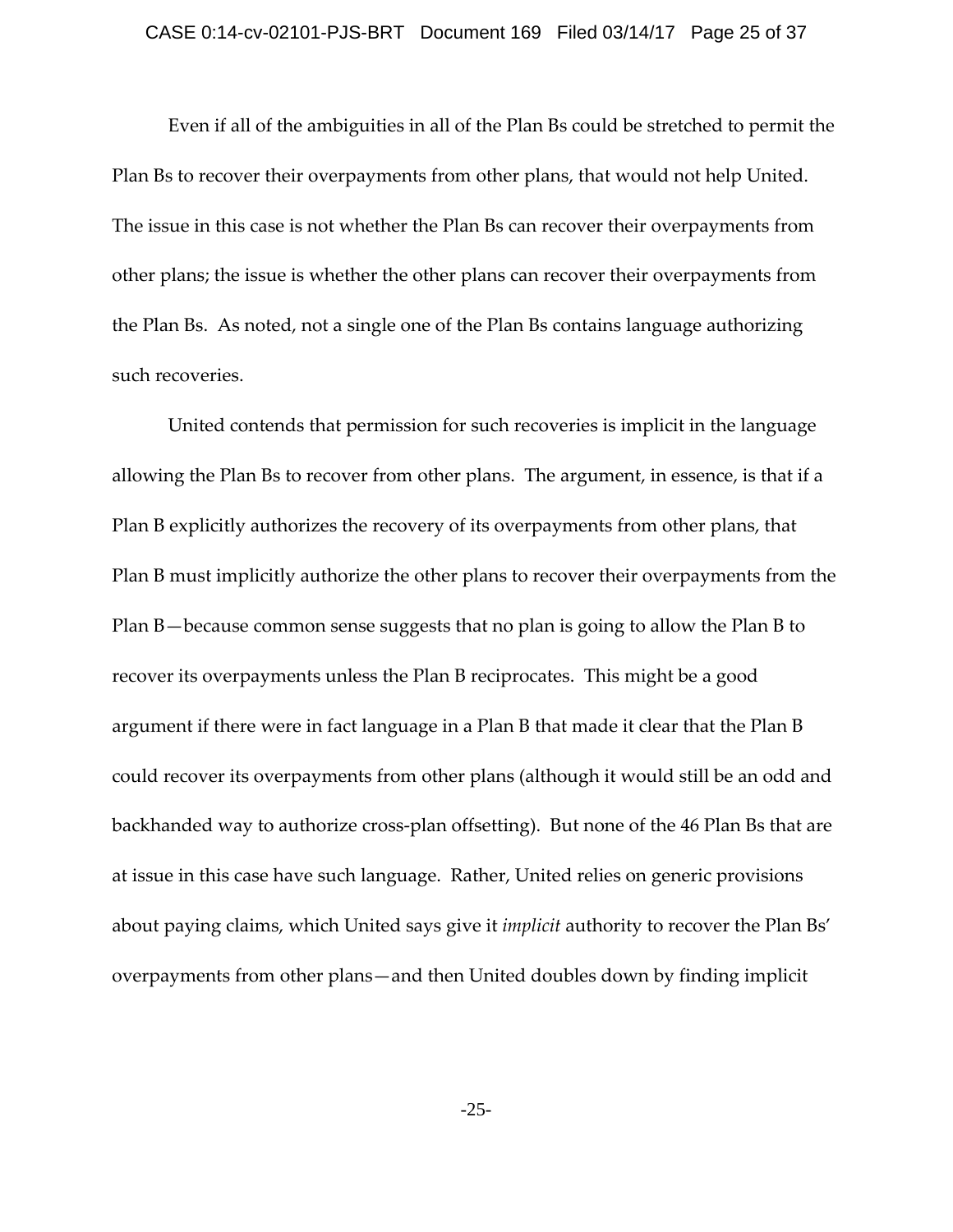#### CASE 0:14-cv-02101-PJS-BRT Document 169 Filed 03/14/17 Page 26 of 37

authority within this implicit authority to allow the other plans to recover their overpayments from the Plan B.

United goes too far. Without explicit language authorizing United to recover a Plan B's overpayments from other plans, United acted unreasonably in interpreting each Plan B to authorize not only that practice, but also the practice of allowing other plans to use the Plan B's assets to recoup their own overpayments. Again, the vast majority of the plans at issue contain provisions that specifically address offsetting. It would have been easy for the authors of these plans to authorize cross-plan offsetting—and any prudent fiduciary asked to engage in cross‐plan offsetting would insist on such authority, given the tension between engaging in that practice and fulfilling the fiduciary duties imposed by ERISA. The fact that the vast majority of the policies explicitly address the subject of offsetting and do not authorize cross‐plan offsetting is powerful evidence that United acted unreasonably in interpreting the plans to permit cross‐plan offsetting.

United contends that, under *Pilger v. Sweeney*, 725 F.3d 922 (8th Cir. 2013), a plan that explicitly authorizes *same*‐plan offsetting cannot be construed to limit the administrator's ability to engage in *cross*‐plan offsetting. In *Pilger*, the Eighth Circuit held that an ERISA plan could recoup overpayments that it made to retirees by reducing the retirees' future benefits. In one short cryptic paragraph that both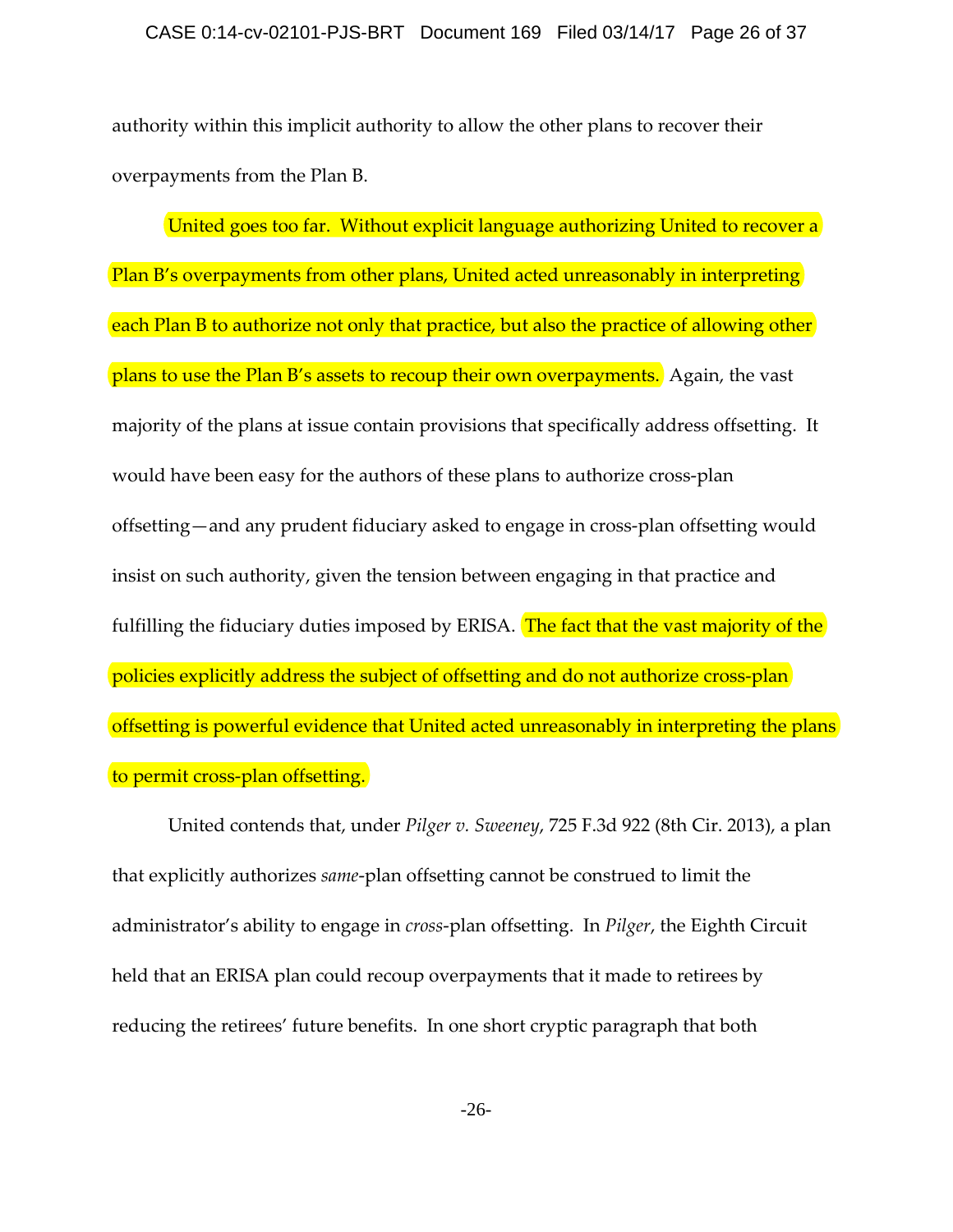#### CASE 0:14-cv-02101-PJS-BRT Document 169 Filed 03/14/17 Page 27 of 37

described and rejected the retirees' argument to the contrary, the court noted without elaboration that the plan contained "broad language granting Defendants discretion to take remedial action . . . ." *Id.* at 926. United points out that the *Pilger* plaintiffs had argued in their appellate brief that the plan's specific offset provision did not apply in their case and that therefore the plan lacked the authority to take the offsets. First Jacob Decl. Ex. O at 18‐19. According to United, this means that *Pilger* stands for the proposition that narrow offset language in a plan does not preclude the administrator from finding broader offset authority in the plan's generic provisions.

United reads more into *Pilger* than it can reasonably bear. The Eighth Circuit nowhere even mentions the offset language on which United's argument depends. More importantly, the offsets at issue in *Pilger* involved not only the same plan, but the same beneficiaries. There is nothing particularly unusual or surprising about a plan having the authority to recoup overpaid benefits from the very beneficiary who received the overpayments, and such a practice (unlike cross-plan offseting) is fully in keeping with the administrator's fiduciary duties to the plan and its participants. The fact that *Pilger* found authority to take such offsets in generic remedial language does not mean that it is reasonable to read similar generic language to authorize the far more problematic practice of cross‐plan offsetting. The Court therefore finds *Pilger* to be of little help to United.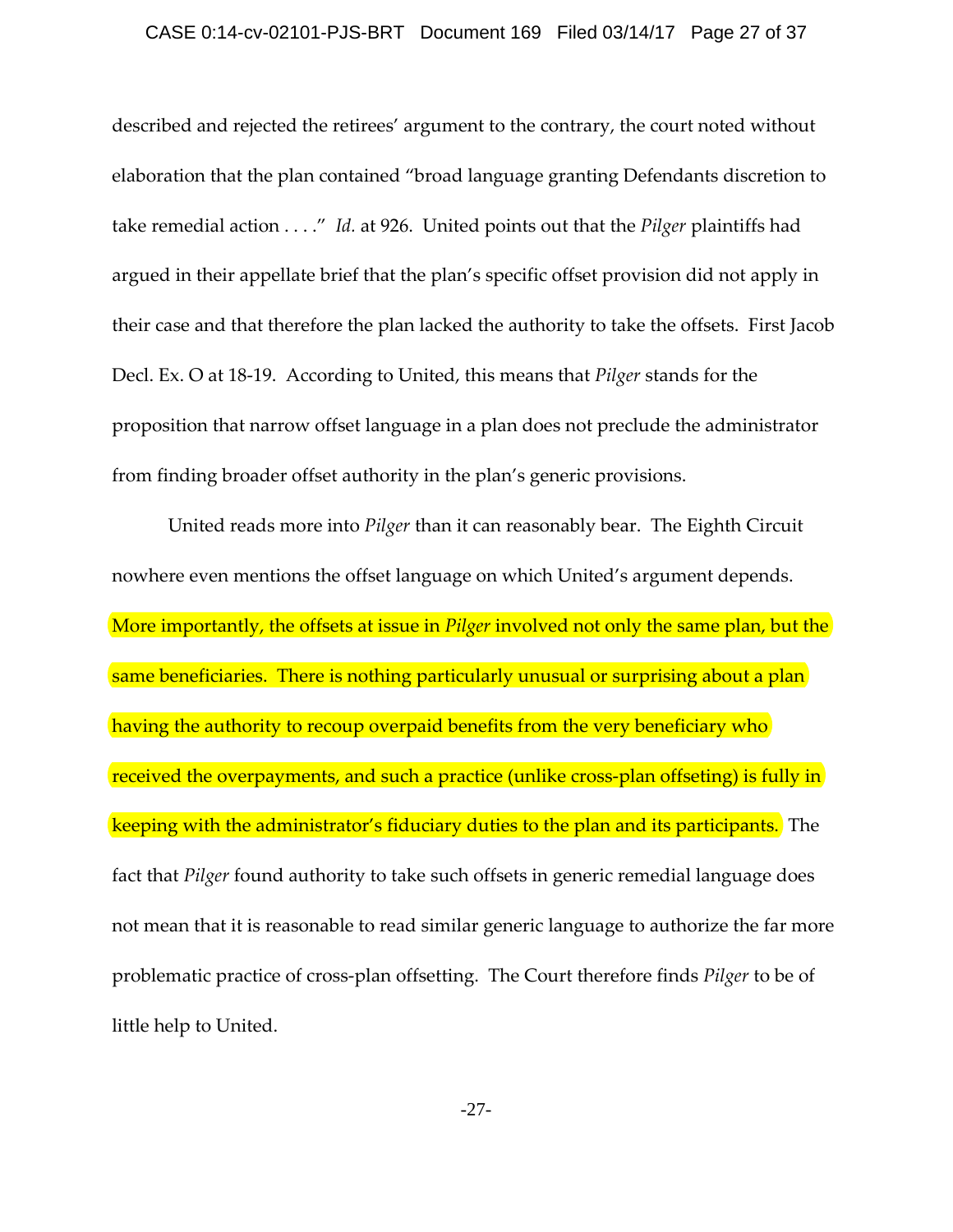#### CASE 0:14-cv-02101-PJS-BRT Document 169 Filed 03/14/17 Page 28 of 37

United also cites *Quality Infusion Care, Inc. v. Health Care Service Corp.*, 628 F.3d 725 (5th Cir. 2010)—a case with facts similar to this one—in which the Fifth Circuit held that the plans at issue authorized cross‐plan offsetting. *Id.* at 729‐30. *Quality Infusion* does not so much as mention ERISA, however, and it relies almost entirely on the *absence* of language *prohibiting* cross‐plan offsetting. *Id.* at 729 (noting that the plan "does not specify that the overpayment must be offset against the same patient's future claim"); *id.* at 730 ("No language in any of the three plans require BCBS to confine its contractual setoff rights to deductions from subsequent benefit payments to the same patient or under the same plan."). Whatever the merits of the Fifth Circuit's approach, it is not the approach of the Eighth Circuit. *Finley* requires courts to consider the fiduciary duties imposed by ERISA, as well as other factors ignored by *Quality Infusion*. *See* 957 F.2d at 621.

Applying the *Finley* factors, the Court finds that United's interpretation is unreasonable. The plans themselves do not authorize cross-plan offsetting. To the contrary, most of the plans contain specific overpayment and recovery language that would be rendered meaningless if United was authorized by the generic clauses that it relies upon to engage in cross-plan offsetting. United has not consistently interpreted any plan language to permit cross-plan offsetting; instead, United first implemented cross‐plan offsetting and then, after it got sued, rooted through the language of the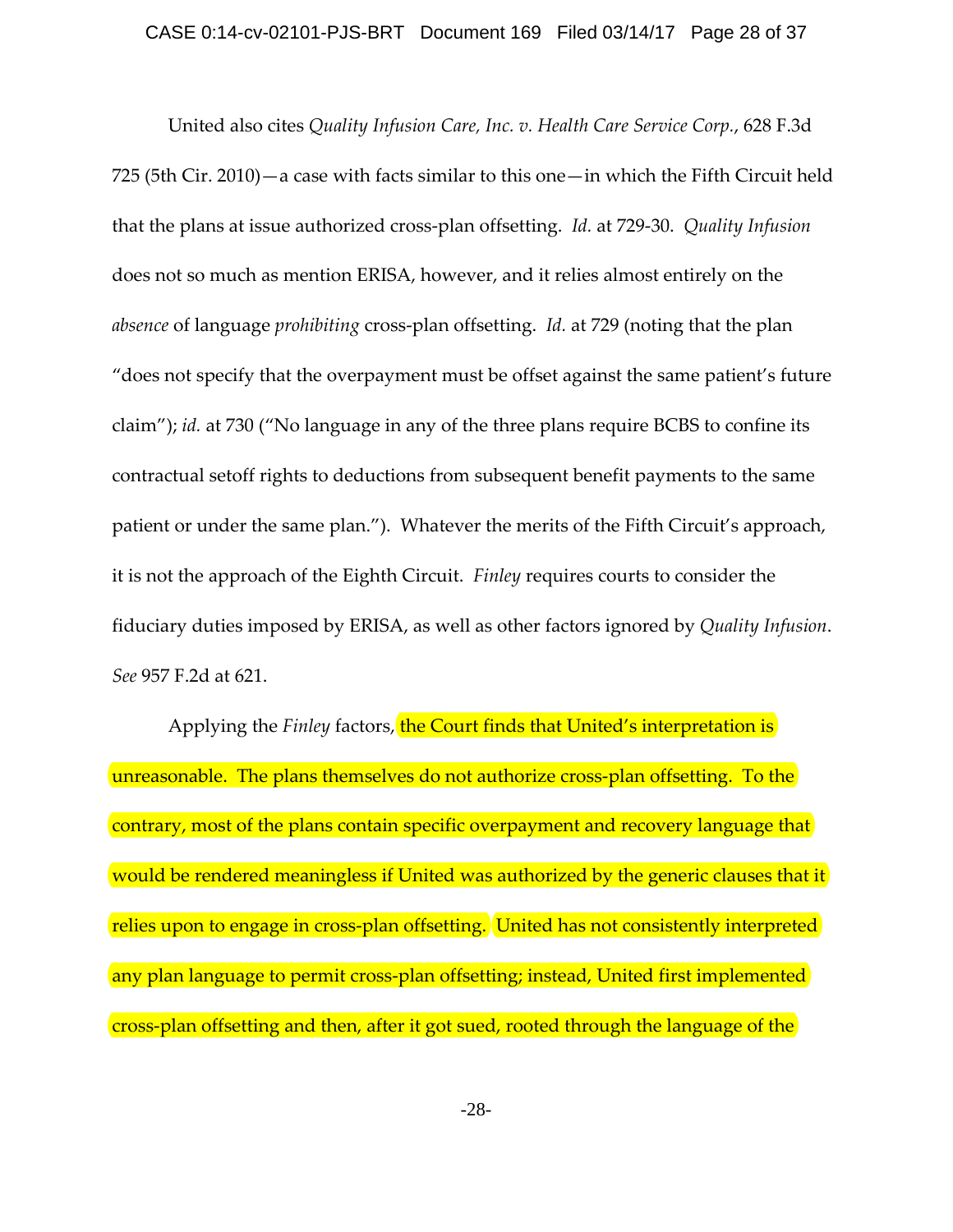plans in the hope of finding something that might arguably support the practice. And cross‐plan offsetting raises serious concerns under ERISA, especially in this situation, where United administers all of the plans but insures only some of the plans. In light of these factors and the other factors discussed above, the plans cannot reasonably be read to permit cross‐plan offsetting.

United raises one last argument in favor of finding that the plans permit cross‐ plan offsetting: According to United, it was the (unconflicted) *plan sponsors* who directed United to engage in this practice, and United was just following orders. United bases this contention on the February 2007 letter that it sent to its existing clients and on the disclosures that it has since made to (some of) its new clients. As United would have it, then, because it told some of its clients that it was implementing cross-plan offsetting, and because it gave those clients a chance to opt out, the decision to engage in cross-plan offsetting was really the decision of the plan sponsors, not United. Moreover, although new clients are not allowed to opt out of cross-plan offsetting, United contends that, because it discloses the system up front, new clients likewise are responsible for the decision to engage in the practice.

United compares its 2007 letter and opt-out procedure to the "negative consent" procedure approved by the Department of Labor ("DOL") in several advisory opinions.

-29-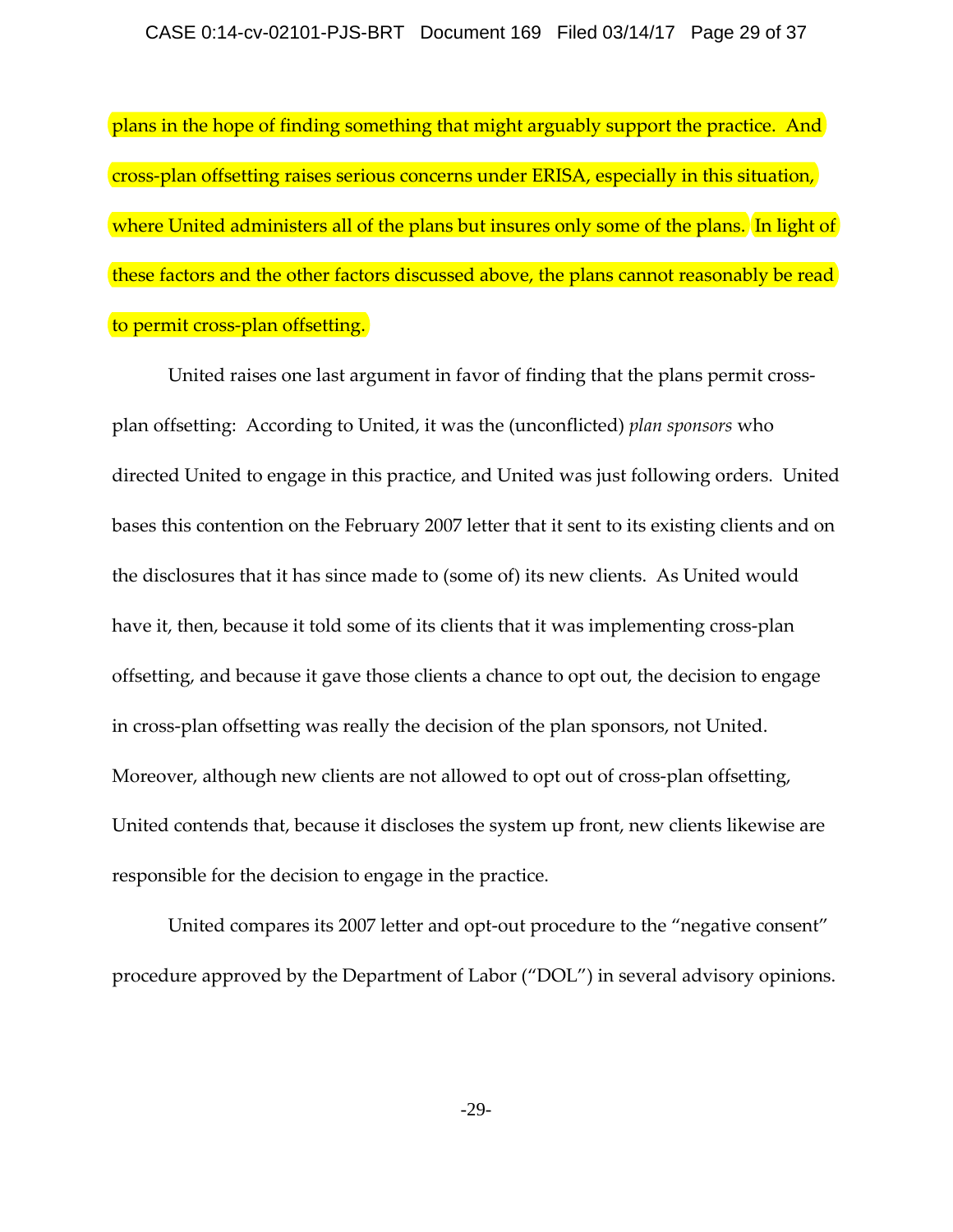### CASE 0:14-cv-02101-PJS-BRT Document 169 Filed 03/14/17 Page 30 of 37

*See* DOL Adv. Ops., 2003‐09A, 2001‐02A, 1997‐16A.10 The Court very much doubts that United's 2007 letter was sufficient to transfer the fiduciary decision to United's clients under this authority.<sup>11</sup> The DOL opinions were premised in part on the fact that the companies fully and accurately disclosed all material information to their clients and gave those clients a lengthy period of time—at least 60 days in one case, and up to 120 days in another—to make a decision.<sup>12</sup> In addition, there is no suggestion in any of the opinions that the companies attempted to influence their clients' choices; instead, each company simply provided information and left the choice entirely to the client.

In contrast to those cases, United did not fully and accurately disclose all material information to its clients. Some clients may not have received *any* information about cross-plan offsetting, and those who did get information were not told that United itself would be the largest single beneficiary of the cross-plan offsetting system

 $10$ DOL advisory opinions may be found online at https://www.dol.gov/agencies/ ebsa/employers‐and‐advisers/guidance/advisory‐opinions.

<sup>11</sup>Notably, under ERISA Procedure 76‐1 regarding DOL advisory opinions, "[o]nly the parties described in the request for opinion may rely on the opinion," and "only to the extent that the request fully and accurately contains all the material facts and representations necessary to issuance of the opinion and the situation conforms to the situation described in the request for opinion." Employee Benefit Plans, Advisory Opinion Procedure, 41 Fed. Reg. 36281, 36283 § 10 (Aug. 27, 1976).

 $12$ In one of the cases, either party could have terminated the relationship with 30 days' written notice, but that appears to have been the result of a contractual provision to which both parties agreed. DOL Adv. Op. 2003‐09A. In the same case, the trustee‐service company provided 60 days' written notice of proposed fee adjustments.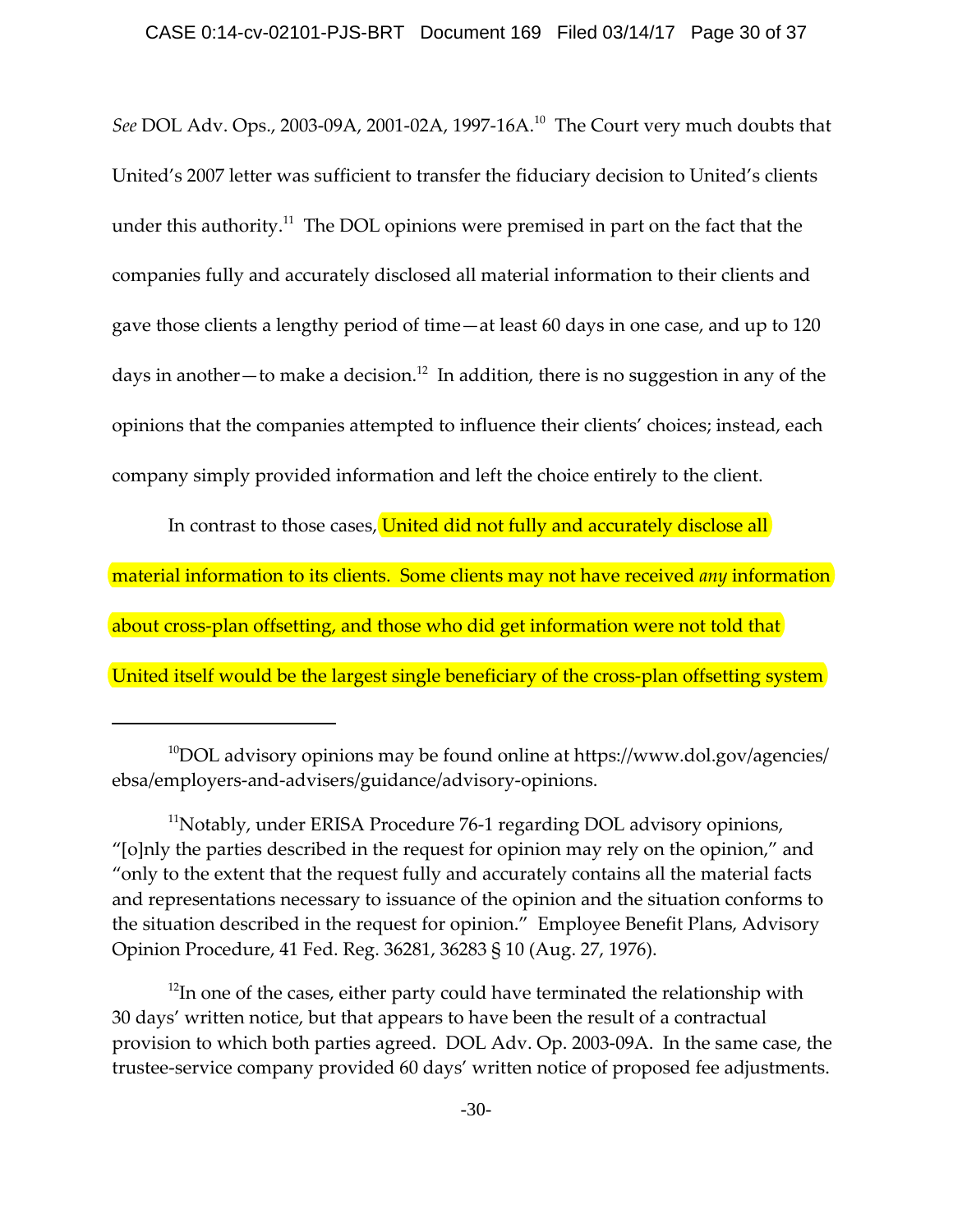that it was proposing. In addition, United gave existing clients only a couple of weeks to decide whether to opt out of the system. Finally, United certainly did not remain neutral and take care to ensure that each client's decision was truly its own; instead, United "strongly encourage[d]" its clients to participate in cross-plan offsetting. First Jacob Decl. Ex. D at 2605; *id.* Ex. E (internal United bulletin instructing that clients can be excluded from the new system if they "strongly resist[]"). In short, even if the DOL opinions could be considered binding authority, the Court would find that United failed to meet the criteria for shifting United's fiduciary responsibilities onto its existing clients.

The situation with respect to new clients is murky. As discussed above, it is not clear to whom information about cross‐plan offsetting is given when United signs up a new client; in particular, it is not clear whether at any point the information is given to someone with plan-wide authority to authorize cross-plan offsetting. Nor is the timing of the communication clear; for all the Court can tell, the only time that the information is conveyed is during the banking setup process, which appears to be a fairly technical process that may or may not take place before the plan sponsor has already contracted with United. In addition, the evidence of what, exactly, United tells its new clients is vague. Most of the communications are oral and respond to client questions. The only written communication—a communication that has been given to existing clients only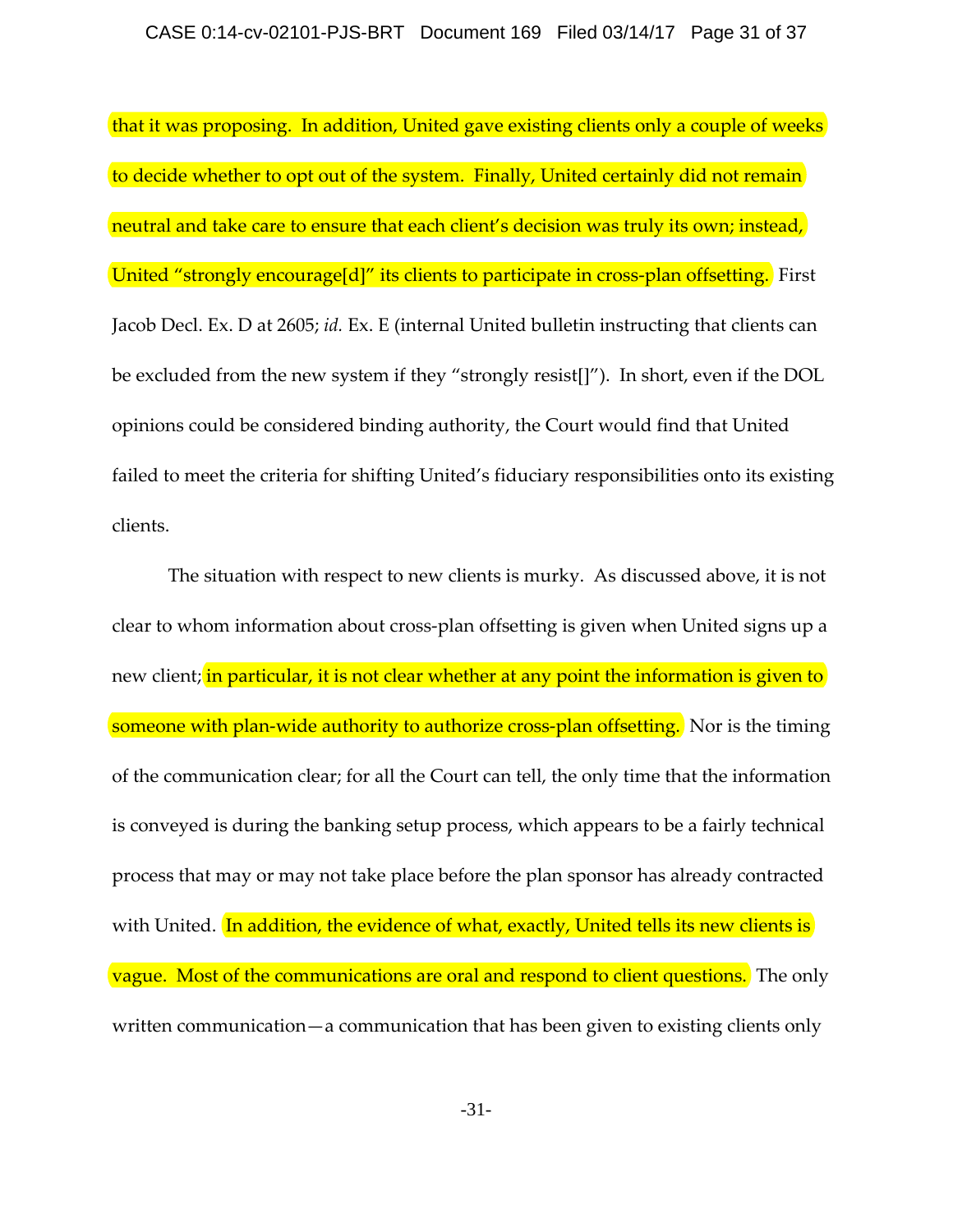## CASE 0:14-cv-02101-PJS-BRT Document 169 Filed 03/14/17 Page 32 of 37

since 2010—mostly addresses technical details of setting up and funding accounts. The single reference to cross‐plan offsetting in that communication is buried among these details. *See* Second Jacob Decl. Ex. X at 3816. There is no indication in the record that United provides a full and accurate discussion of cross‐plan offsetting to new clients, tells new clients that United is the single biggest beneficiary of cross‐plan offsetting, or identifies the nature or extent of United's conflict of interest. The Court therefore rejects United's argument that the decision to engage in cross-plan offsetting is made by plan sponsors rather than by United.

United also points to a provision that appears in certain Administrative Service Agreements ("ASAs") that United has with some of its clients. According to United, this provision directs United to take cross‐plan offsets. A representative example of the provision reads as follows:

> In some instances, UnitedHealthcare may be able to obtain Overpayment recoveries by applying (or offsetting) the Overpayment against future payments to the provider made by UnitedHealthcare. In effectuating Overpayment recoveries through offset, UnitedHealthcare will follow UnitedHealthcare's established Overpayment recovery rules which include, among other things, the prioritization of Overpayment credits based on the age of the Overpayment in UnitedHealthcare's system and funding type.

First Jacob Decl. Ex. J at 28516.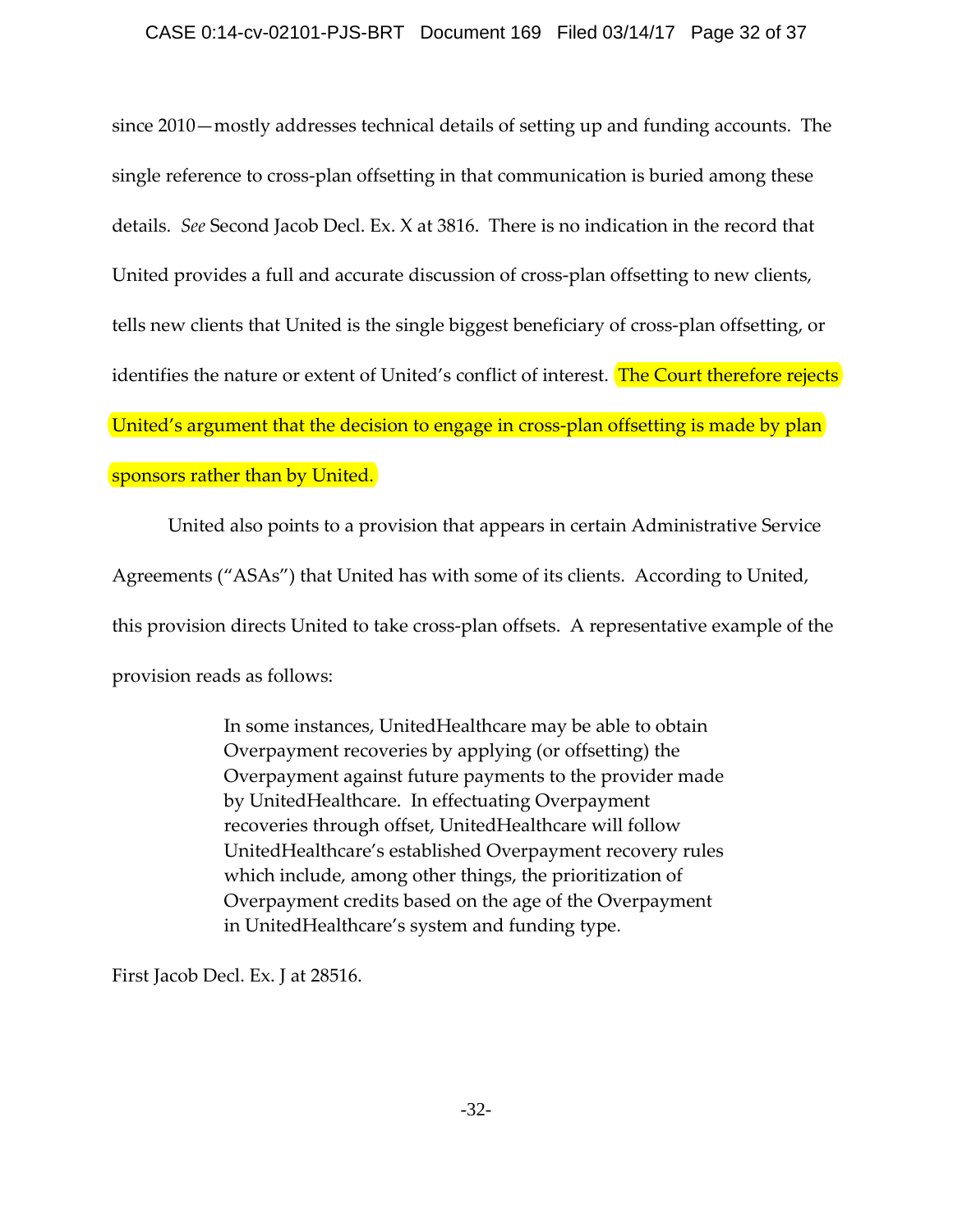Contrary to United's contention, this provision does not direct United to engage in cross‐plan offsetting. Indeed, this provision does not *direct* United to do anything; it simply states that United "may" recover overpayments through offsetting. Moreover, this provision does not actually describe the practice of *cross*‐plan offsetting. The closest it comes to doing so is by referring to prioritizing credits based on "funding type," which may be a vague allusion to the distinction between fully insured and self-insured plans. In short, the language in the ASAs does not come close to establishing that it is the plan sponsors, rather than United, that exercise the fiduciary discretion to engage in cross‐plan offsetting.

Even if United's 2007 letter to its existing clients, its subsequent disclosures to (some of) its new clients, and the language in (some of) the ASAs were sufficient to shift responsibility for the fiduciary decision from United to its clients, the Court would still find that the plans cannot reasonably be read to permit cross-plan offsetting. True, if the plan sponsors actually made the decision to participate in cross‐plan offsetting, that would alleviate the concern about United's initial conflict of interest. As noted, however, United labors under a continuing conflict of interest in administering the cross‐plan offset system because United fully insures some but not all of the plans. More importantly, the fact remains that cross-plan offsetting is in tension with ERISA's fiduciary rules, is not provided for in the plans, and is at odds with the specific offset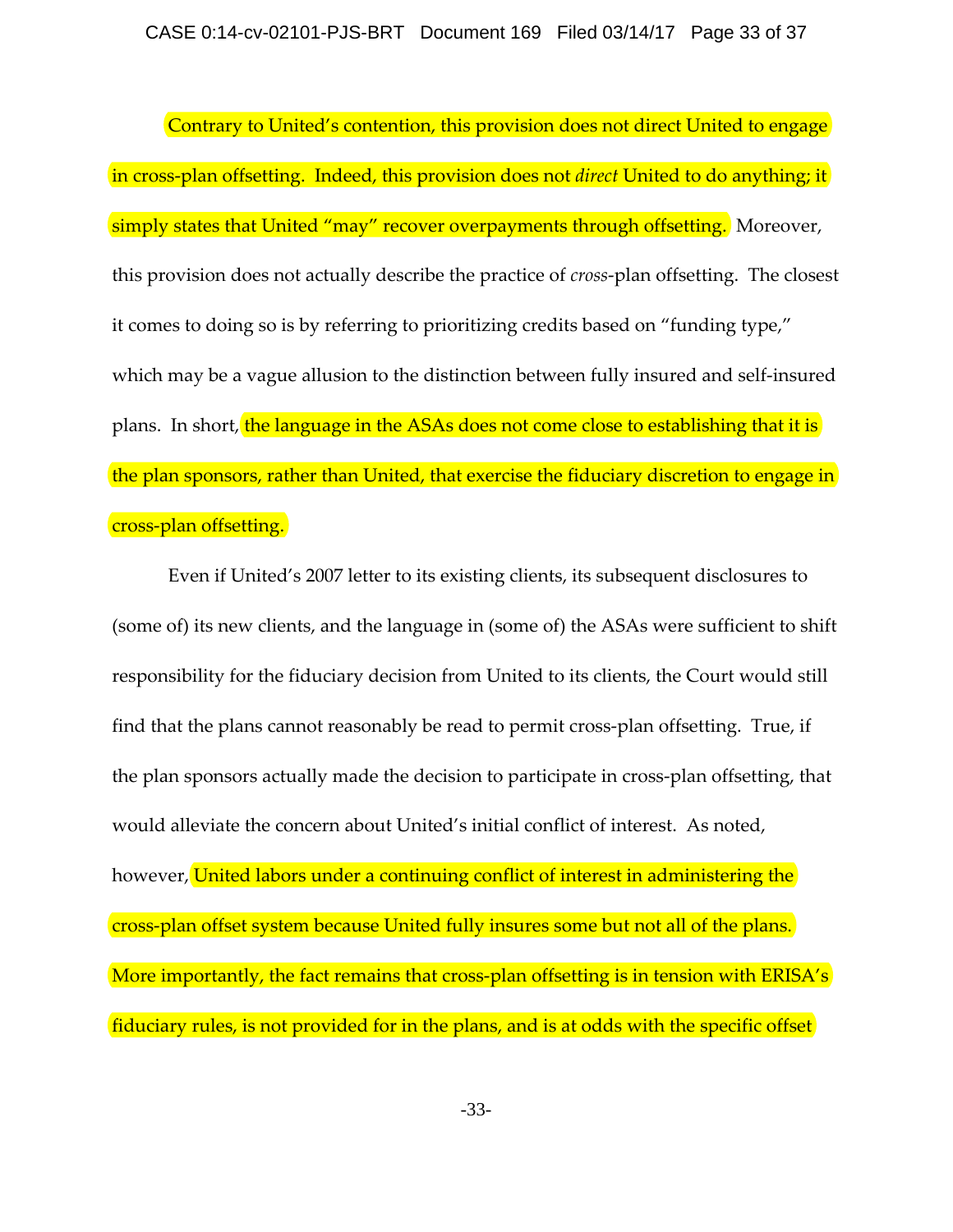language contained in most of the plans. As a result, United did not act reasonably in interpreting the Plan Bs that are at issue in this case to permit cross-plan offsetting. The Court therefore grants plaintiffs' motions for partial summary judgment and denies United's motions for full summary judgment.

## *C. Certification for Immediate Appeal*

Under 28 U.S.C. § 1292(b), a district judge may certify an otherwise unappealable order for immediate appeal if the order "involves a controlling question of law as to which there is substantial ground for difference of opinion" and "an immediate appeal from the order may materially advance the ultimate termination of the litigation . . . ." The Court finds that these criteria are met in this case.

The Court recognizes that interlocutory appeals are discouraged and should be authorized only sparingly and in extraordinary cases. *Union Cty., Iowa v. Piper Jaffray & Co.*, 525 F.3d 643, 646 (8th Cir. 2008). In fact, the undersigned has never certified an order for interlocutory appeal during his almost 11 years on the bench. This case, however, represents the rare case in which interlocutory appellate review is warranted.

This order resolves a controlling and dispositive question of law: whether United acted reasonably in interpreting the plans to permit cross‐plan offsetting. *See Kennedy v. Georgia‐Pacific Corp.*, 31 F.3d 606, 609 (8th Cir. 1994) (appellate courts review the district court's application of the abuse‐of‐discretion standard in ERISA cases de novo). There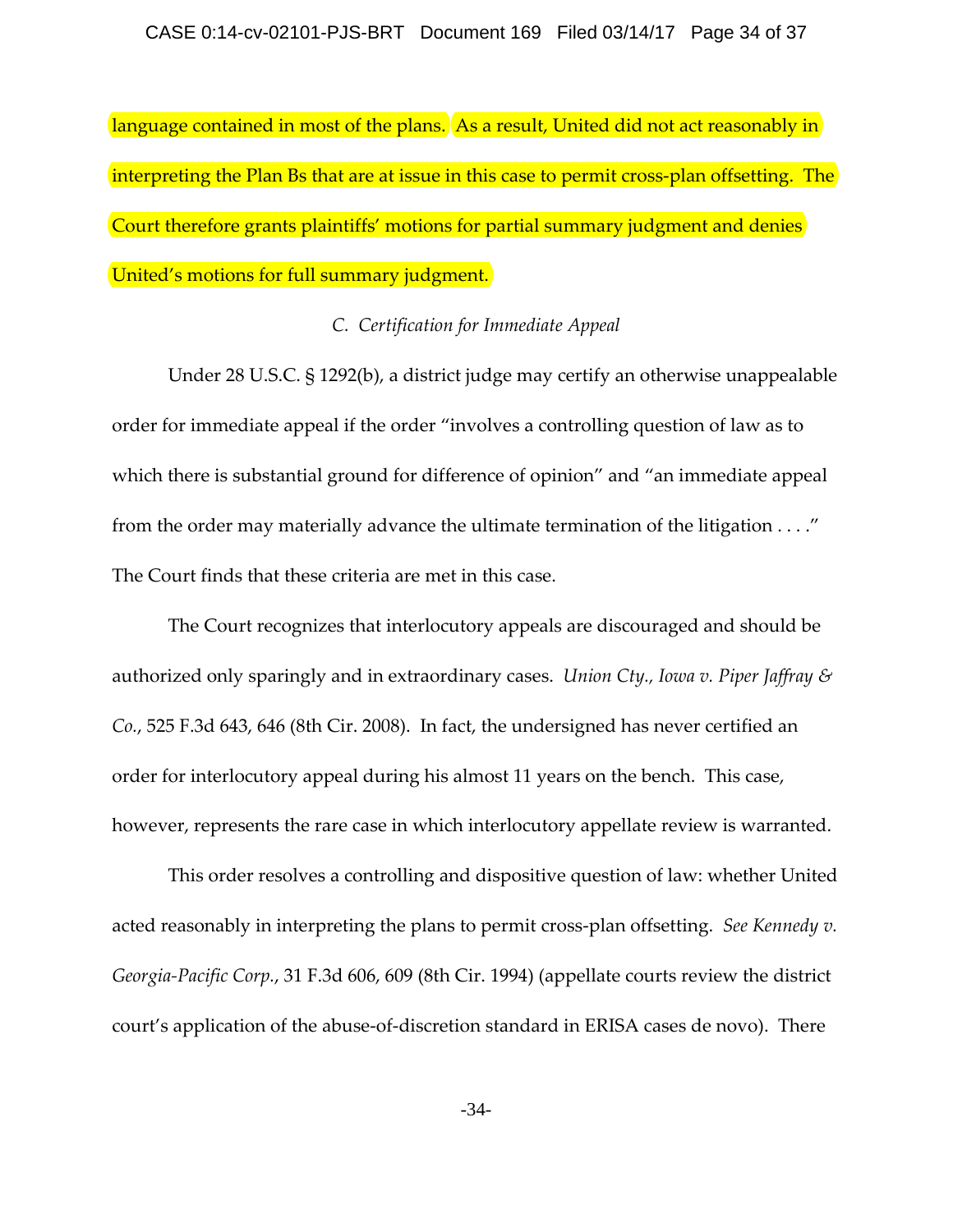#### CASE 0:14-cv-02101-PJS-BRT Document 169 Filed 03/14/17 Page 35 of 37

is also a substantial ground for difference of opinion: The practice of cross-plan offsetting presents an issue of first impression in the Eighth Circuit and the sole extra‐ circuit authority to address the practice found that it was permissible.

In addition, conclusively resolving this threshold question would greatly advance the termination of this litigation. If, as United contends, the plans authorize cross‐plan offsetting, this litigation will be over as a practical matter, as it will be very difficult for plaintiffs to hold United liable for doing what the plans authorized it to do. But if, as plaintiffs contend and as the Court has found, the plans do not authorize cross‐plan offsetting, then the parties and the Court will face *years* of extraordinarily complex and expensive discovery, non‐dispositive motion practice, litigation over class certification, dispositive‐motion practice, trial, and litigation over remedies. The parties have already pointed to a host of complicated legal issues that the Court will have to address in these actions—and these actions represent just two of many related actions that are pending in this District.

Finally, this is an exceptional case. United is, by far, the largest health insurer in the United States, and it is one of a handful of the largest health insurers in the world. United has engaged in cross‐plan offsetting for the past decade. If United is ultimately enjoined from engaging in the practice, United will have to undertake the extremely expensive and disruptive process of unwinding its cross-plan offsetting practice.

-35-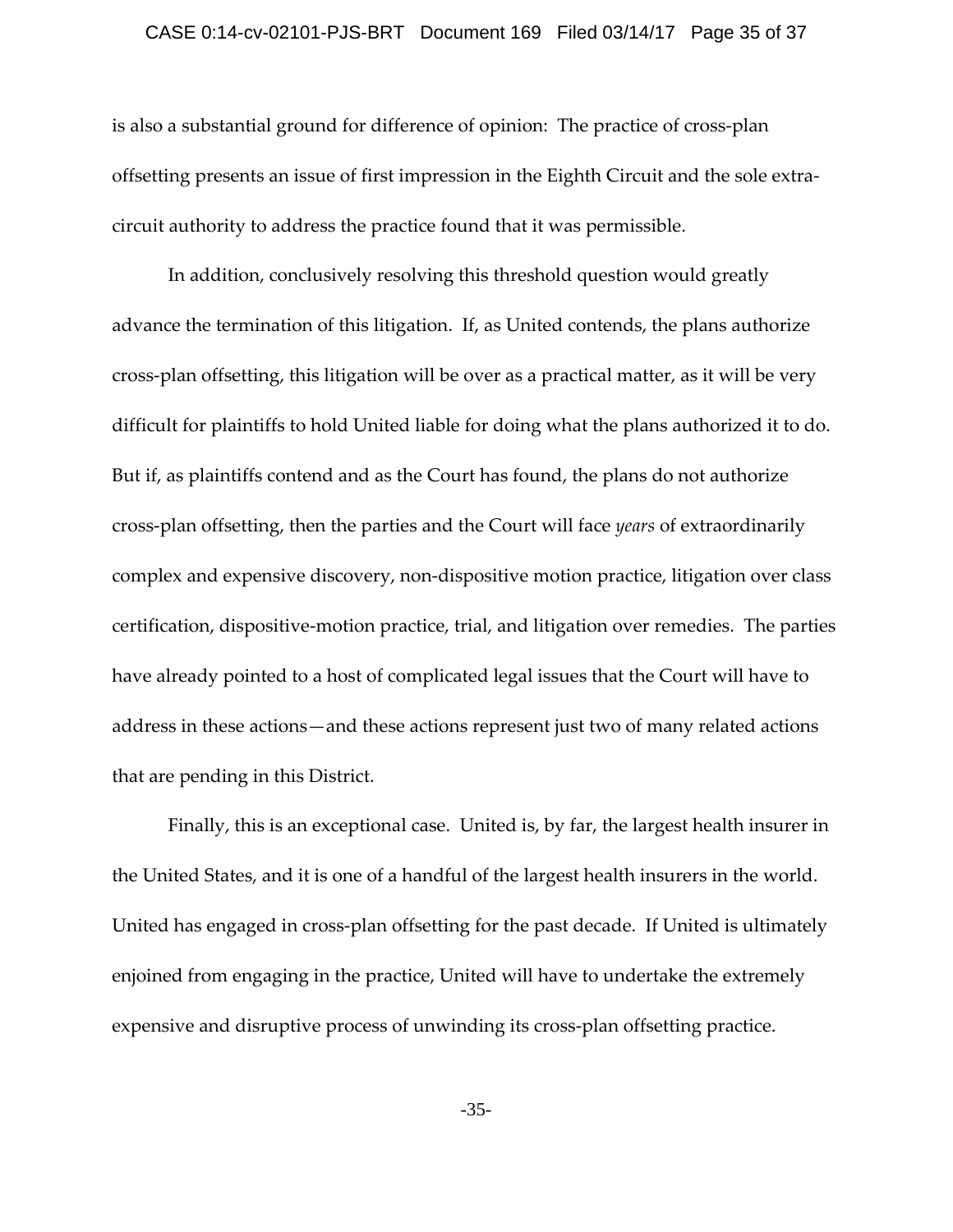Having lost its initial (and, it appears to the Court, strongest) argument in favor of cross‐plan offsetting, United now faces a lengthy period of uncertainty concerning a major component of its business. Immediate appellate review of this issue would not only significantly advance the litigation, but also reduce the time that United will spend in legal limbo.

For these reasons, the Court will certify this order for immediate appeal.

## ORDER

Based on the foregoing, and on all of the files, records, and proceedings herein, IT IS HEREBY ORDERED THAT:

- 1. Defendants' motions for summary judgment [ECF No. 122 in 14‐CV‐2101, ECF No. 69 in 15‐CV‐3064] are DENIED.
- 2. Plaintiffs' motions for summary judgment on Phase I issues [ECF No. 140 in 14‐CV‐2101, ECF No. 87 in 15‐CV‐3064] are GRANTED.
- 3. Pursuant to 28 U.S.C. § 1292(b), the Court certifies this order for immediate appeal. Any party wishing to take an appeal must, pursuant to § 1292(b), apply to the United States Court of Appeals for the Eighth Circuit within 10 days of the date of this order. If the Eighth Circuit accepts the appeal, the Court will stay this case pending the outcome of the appeal.